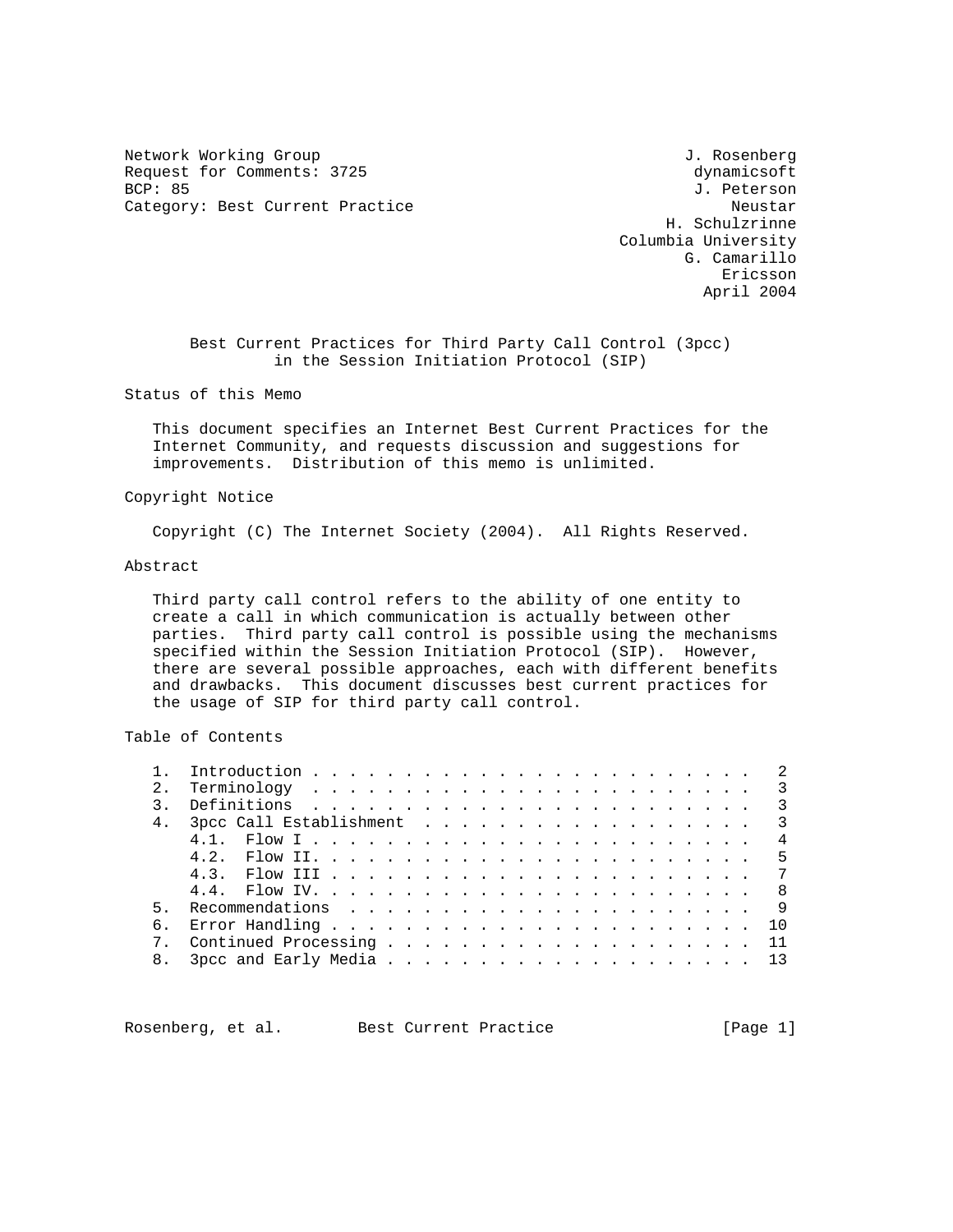| 9. | Third Party Call Control and SDP Preconditions 16 |     |
|----|---------------------------------------------------|-----|
|    | 9.1. Controller Initiates 16                      |     |
|    | 9.2. Party A Initiates. 18                        |     |
|    |                                                   |     |
|    |                                                   |     |
|    | 10.2. Mid-Call Announcement Capability 23         |     |
|    | 11. Implementation Recommendations 25             |     |
|    |                                                   | 26  |
|    | 12.1. Authorization and Authentication            | -26 |
|    | 12.2. End-to-End Encryption and Integrity. 27     |     |
|    |                                                   |     |
|    |                                                   | 28  |
|    | 14.1. Normative References                        | -28 |
|    | 14.2. Informative References                      | 29  |
|    |                                                   | 30  |
|    | 16. Full Copyright Statement 31                   |     |

## 1. Introduction

 In the traditional telephony context, third party call control allows one entity (which we call the controller) to set up and manage a communications relationship between two or more other parties. Third party call control (referred to as 3pcc) is often used for operator services (where an operator creates a call that connects two participants together) and conferencing.

 Similarly, many SIP services are possible through third party call control. These include the traditional ones on the PSTN, but also new ones such as click-to-dial. Click-to-dial allows a user to click on a web page when they wish to speak to a customer service representative. The web server then creates a call between the user and a customer service representative. The call can be between two phones, a phone and an IP host, or two IP hosts.

 Third party call control is possible using only the mechanisms specified within RFC 3261 [1]. Indeed, many different call flows are possible, each of which will work with SIP compliant user agents. However, there are benefits and drawbacks to each of these flows. The usage of third party call control also becomes more complex when aspects of the call utilize SIP extensions or optional features of SIP. In particular, the usage of RFC 3312 [2] (used for coupling of signaling to resource reservation) with third party call control is non-trivial, and is discussed in Section 9. Similarly, the usage of early media (where session data is exchanged before the call is accepted) with third party call control is not trivial; both of them specify the way in which user agents generate and respond to SDP, and it is not clear how to do both at the same time. This is discussed further in Section 8.

Rosenberg, et al. Best Current Practice [Page 2]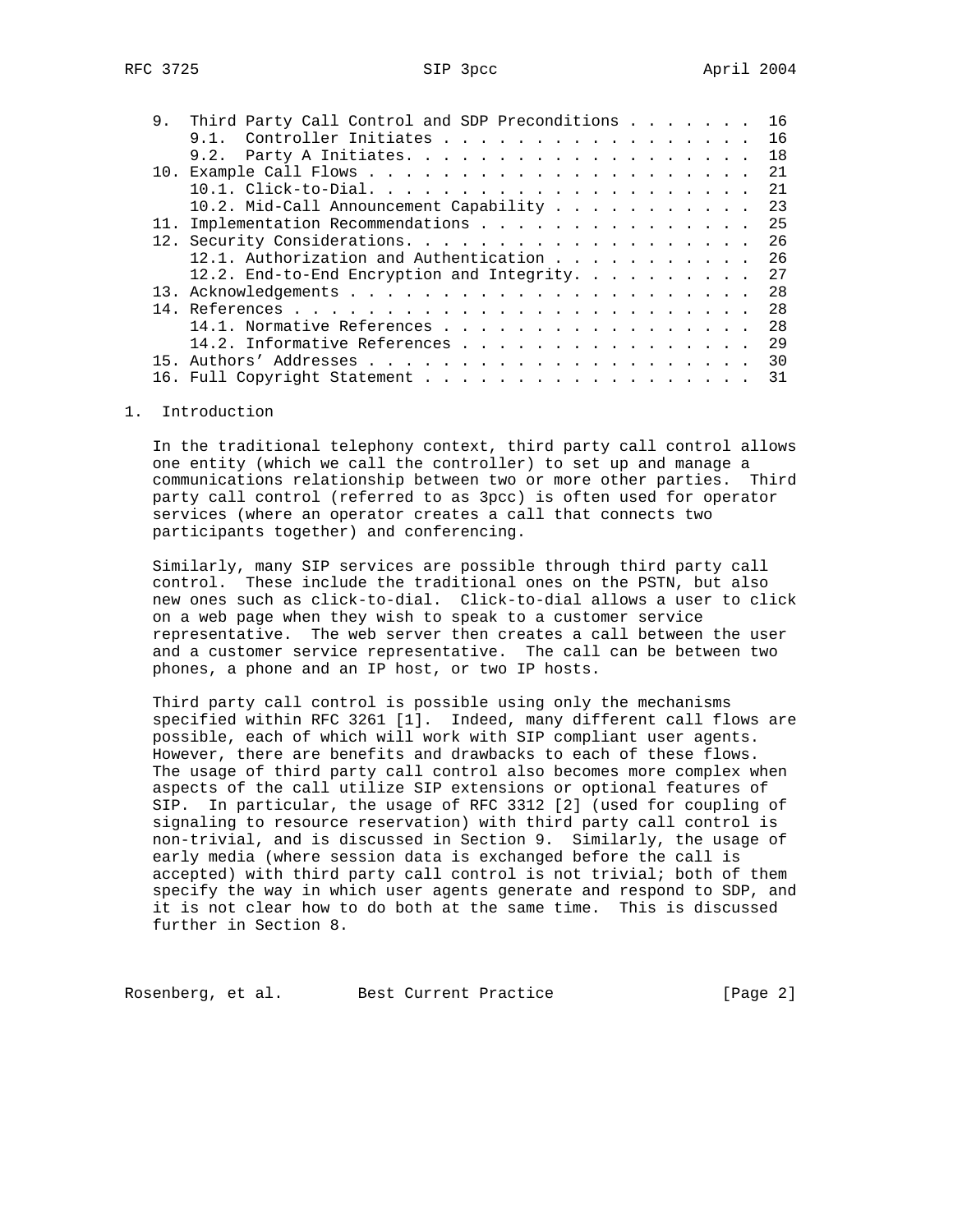This document serves as a best current practice for implementing third party call control without usage of any extensions specifically designed for that purpose. Section 4 presents the known call flows that can be used to achieve third party call control, and provides guidelines on their usage. Section 9 discusses the interactions of RFC 3312 [2] with third party call control. Section 8 discusses the interactions of early media with third party call control. Section 10 provides example applications that make usage of the flows recommended here.

2. Terminology

 In this document, the key words "MUST", "MUST NOT", "REQUIRED", "SHALL", "SHALL NOT", "SHOULD", "SHOULD NOT", "RECOMMENDED", "MAY", and "OPTIONAL" are to be interpreted as described in RFC 2119 [3] and indicate requirement levels for compliant implementations.

3. Definitions

The following terms are used throughout this document:

 3pcc: Third Party Call Control, which refers to the general ability to manipulate calls between other parties.

 Controller: A controller is a SIP User Agent that wishes to create a session between two other user agents.

4. 3pcc Call Establishment

 The primary primitive operation of third party call control is the establishment of a session between participants A and B. Establishment of this session is orchestrated by a third party, referred to as the controller.

 This section documents three call flows that the controller can utilize in order to provide this primitive operation.

Rosenberg, et al. Best Current Practice [Page 3]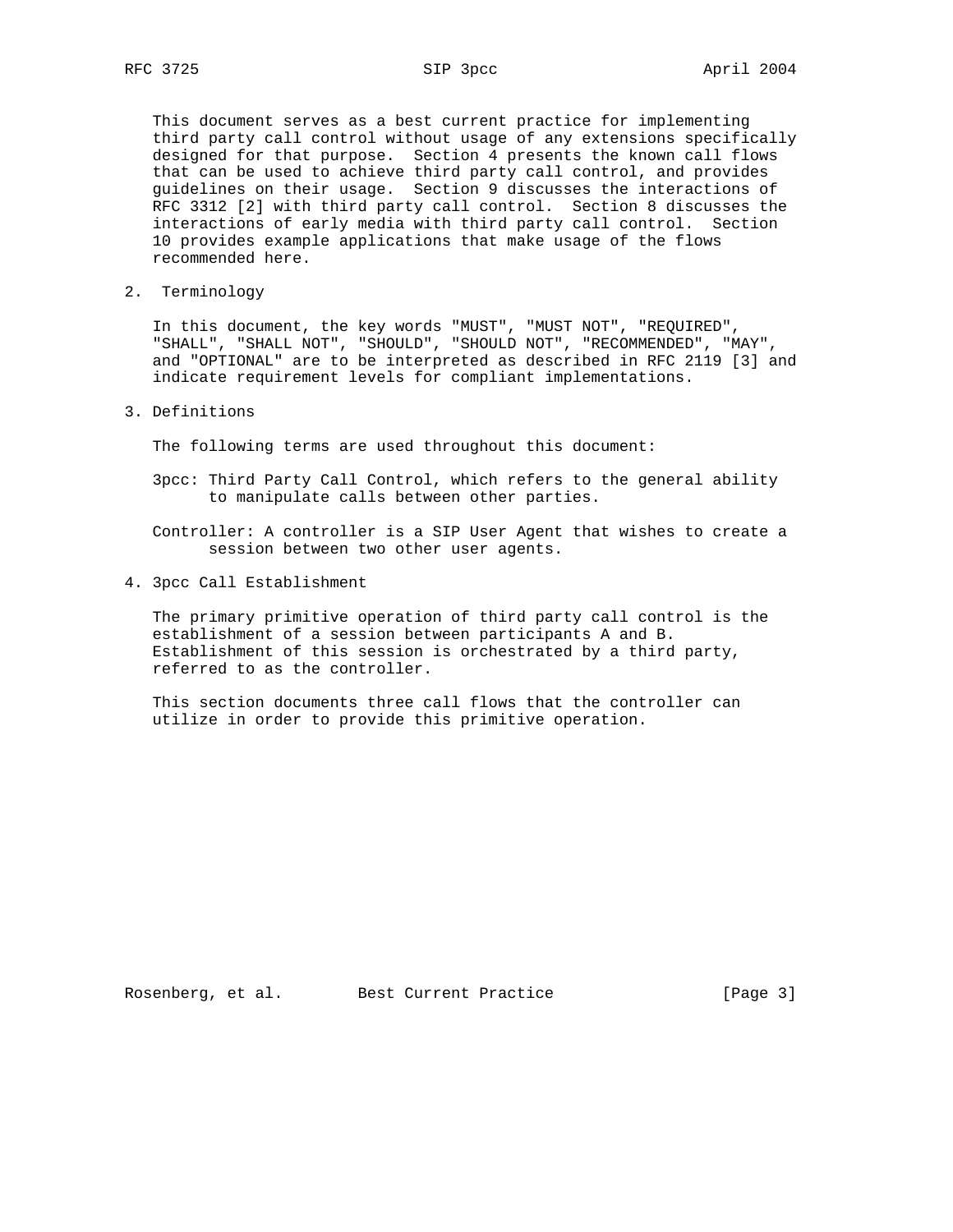4.1. Flow I



#### Figure 1

 The call flow for Flow I is shown in Figure 1. The controller first sends an INVITE A (1). This INVITE has no session description. A's phone rings, and A answers. This results in a 200 OK (2) that contains an offer [4]. The controller needs to send its answer in the ACK, as mandated by [1]. To obtain the answer, it sends the offer it got from A (offer1) in an INVITE to B (3). B's phone rings. When B answers, the 200 OK (4) contains the answer to this offer, answer1. The controller sends an ACK to B (5), and then passes answer1 to A in an ACK sent to it (6). Because the offer was generated by A, and the answer generated by B, the actual media session is between A and B. Therefore, media flows between them (7).

 This flow is simple, requires no manipulation of the SDP by the controller, and works for any media types supported by both endpoints. However, it has a serious timeout problem. User B may not answer the call immediately. The result is that the controller cannot send the ACK to A right away. This causes A to retransmit the 200 OK response periodically. As specified in RFC 3261 Section 13.3.1.4, the 200 OK will be retransmitted for 64\*T1 seconds. If an ACK does not arrive by then, the call is considered to have failed. This limits the applicability of this flow to scenarios where the controller knows that B will answer the INVITE immediately.

Rosenberg, et al. Best Current Practice [Page 4]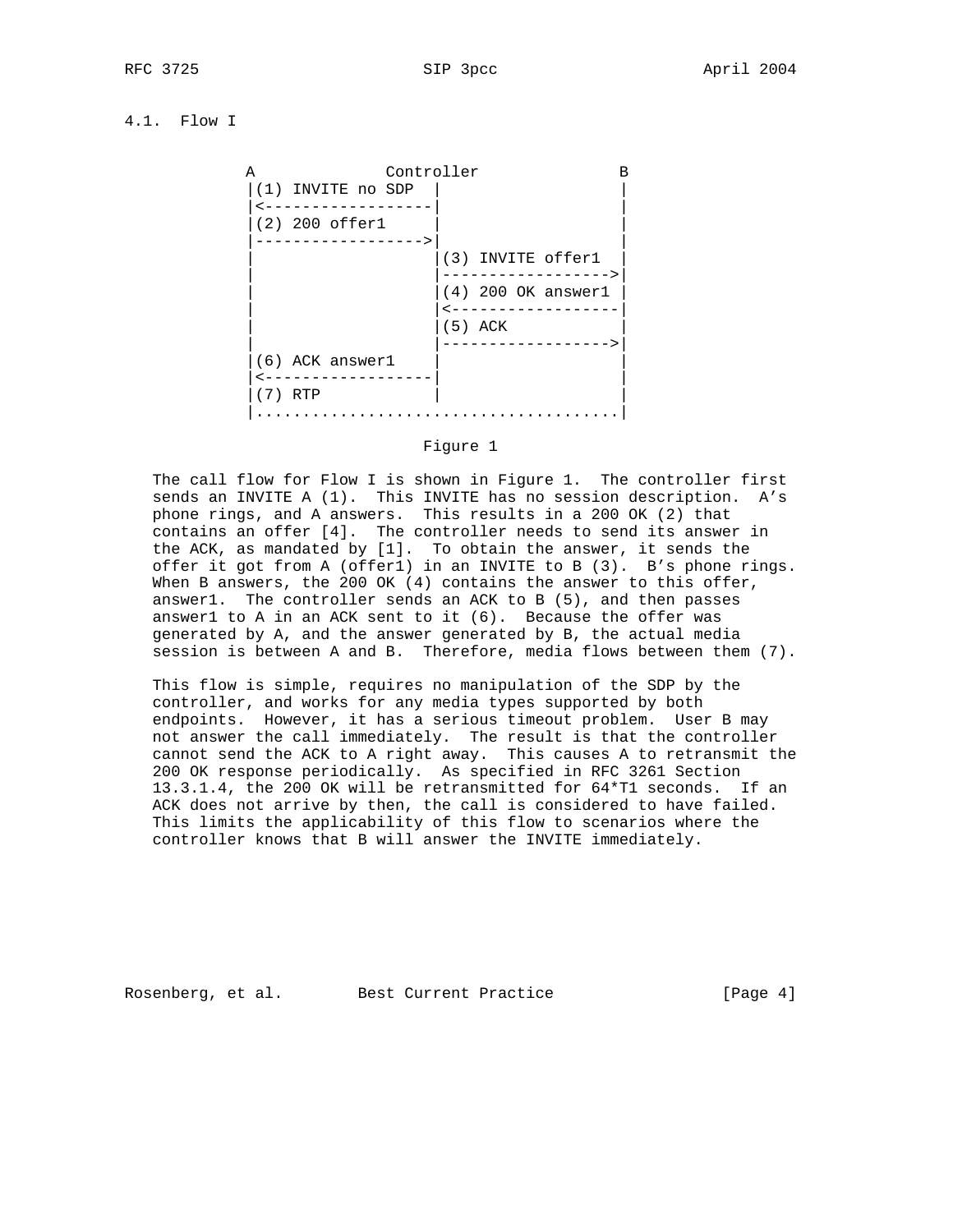# 4.2. Flow II



## Figure 2

 An alternative flow, Flow II, is shown in Figure 2. The controller first sends an INVITE to user A (1). This is a standard INVITE, containing an offer (sdp1) with a single audio media line, one codec, a random port number (but not zero), and a connection address of 0.0.0.0. This creates an initial media stream that is "black holed", since no media (or RTCP packets [8]) will flow from A. The INVITE causes A's phone to ring.

 Note that the usage of 0.0.0.0, though recommended by RFC 3264, has numerous drawbacks. It is anticipated that a future specification will recommend usage of a domain within the .invalid DNS top level domain instead of the 0.0.0.0 IP address. As a result, implementors are encouraged to track such developments once they arise.

 When A answers (2), the 200 OK contains an answer, sdp2, with a valid address in the connection line. The controller sends an ACK (4). It then generates a second INVITE (3). This INVITE is addressed to user B, and it contains sdp2 as the offer to B. Note that the role of sdp2 has changed. In the 200 OK (message 2), it was an answer, but in the INVITE, it is an offer. Fortunately, all valid answers are valid

Rosenberg, et al. Best Current Practice [Page 5]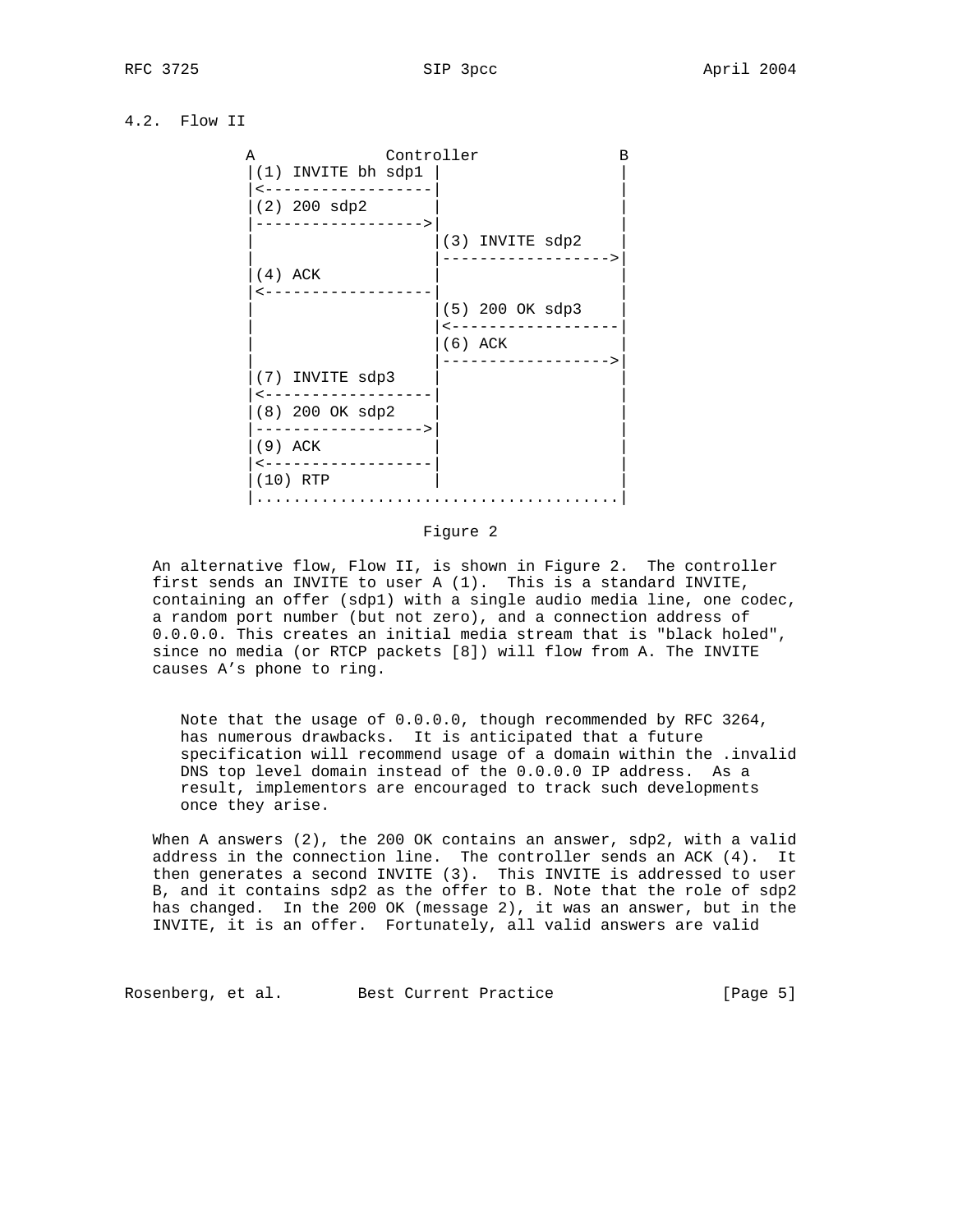initial offers. This INVITE causes B's phone to ring. When it answers, it generates a 200 OK (5) with an answer, sdp3. The controller then generates an ACK (6). Next, it sends a re-INVITE to A (7) containing sdp3 as the offer. Once again, there has been a reversal of roles. sdp3 was an answer, and now it is an offer. Fortunately, an answer to an answer recast as an offer is, in turn, a valid offer. This re-INVITE generates a 200 OK (8) with sdp2, assuming that A doesn't decide to change any aspects of the session as a result of this re-INVITE. This 200 OK is ACKed (9), and then media can flow from A to B. Media from B to A could already start flowing once message 5 was sent.

 This flow has the advantage that all final responses are immediately ACKed. It therefore does not suffer from the timeout and message inefficiency problems of flow 1. However, it too has troubles. First off, it requires that the controller know the media types to be used for the call (since it must generate a "blackhole" SDP, which requires media lines). Secondly, the first INVITE to A (1) contains media with a 0.0.0.0 connection address. The controller expects that the response contains a valid, non-zero connection address for A. However, experience has shown that many UAs respond to an offer of a 0.0.0.0 connection address with an answer containing a 0.0.0.0 connection address. The offer-answer specification [4] explicitly tells implementors not to do this, but at the time of publication of this document, many implementations still did. If A should respond with a 0.0.0.0 connection address in sdp2, the flow will not work.

 However, the most serious flaw in this flow is the assumption that the 200 OK to the re-INVITE (message 8) contains the same SDP as in message 2. This may not be the case. If it is not, the controller needs to re-INVITE B with that SDP (say, sdp4), which may result in getting a different SDP, sdp5, in the 200 OK from B. Then, the controller needs to re-INVITE A again, and so on. The result is an infinite loop of re-INVITEs. It is possible to break this cycle by having very smart UAs which can return the same SDP whenever possible, or really smart controllers that can analyze the SDP to determine if a re-INVITE is really needed. However, we wish to keep this mechanism simple, and avoid SDP awareness in the controller. As a result, this flow is not really workable. It is therefore NOT RECOMMENDED.

Rosenberg, et al. Best Current Practice [Page 6]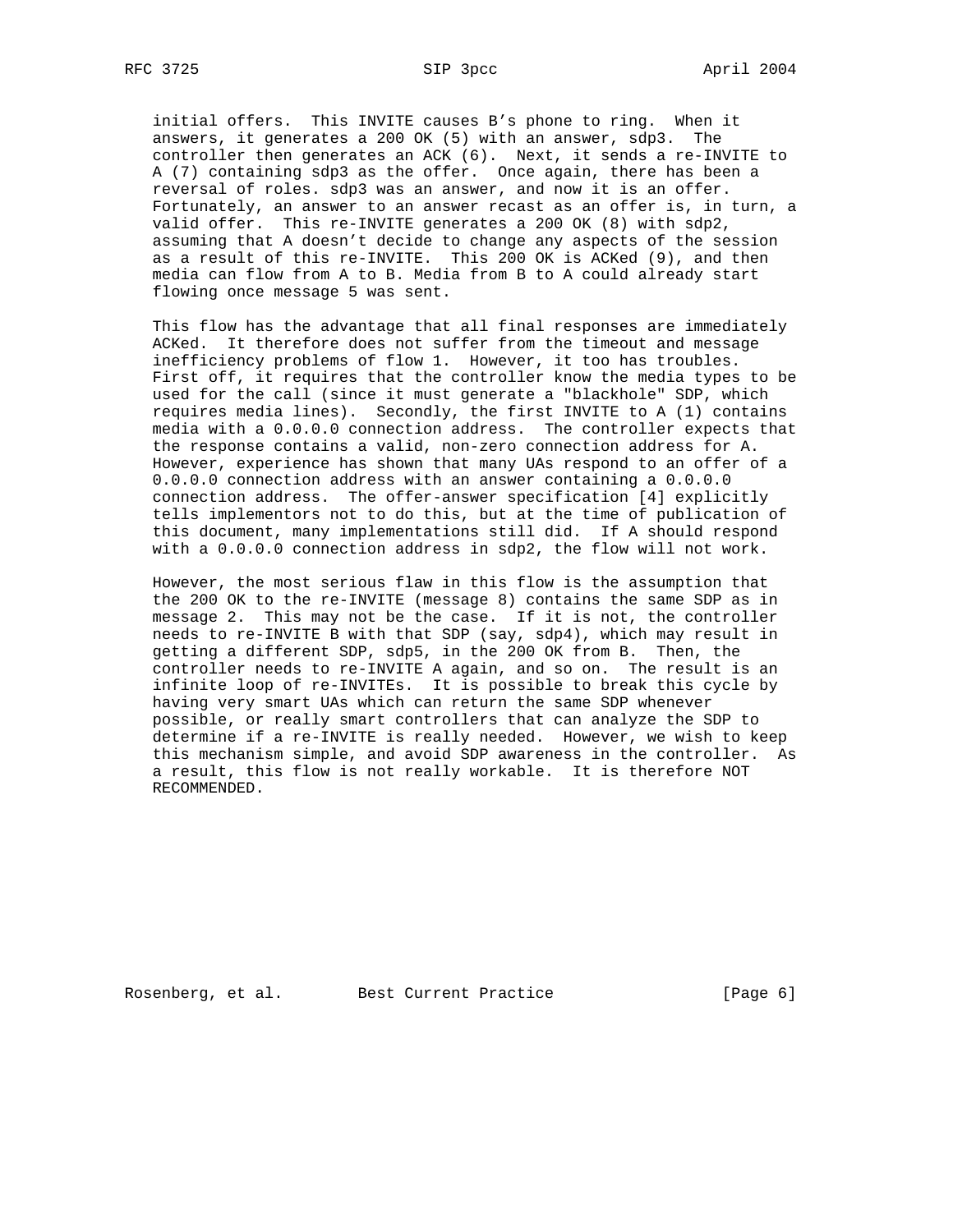# 4.3. Flow III



Figure 3

A third flow, Flow III, is shown in Figure 3.

 First, the controller sends an INVITE (1) to user A without any SDP (which is good, since it means that the controller doesn't need to assume anything about the media composition of the session). A's phone rings. When A answers, a 200 OK is generated (2) containing its offer, offer1. The controller generates an immediate ACK containing an answer (3). This answer is a "black hole" SDP, with its connection address equal to 0.0.0.0.

 The controller then sends an INVITE to B without SDP (4). This causes B's phone to ring. When they answer, a 200 OK is sent, containing their offer, offer2 (5). This SDP is used to create a re-INVITE back to A (6). That re-INVITE is based on offer2, but may need to be reorganized to match up media lines, or to trim media lines. For example, if offer1 contained an audio and a video line, in that order, but offer2 contained just an audio line, the controller would need to add a video line to the offer (setting its port to zero) to create offer2'. Since this is a re-INVITE, it should complete quickly in the general case. That's good, since user B is retransmitting their 200 OK, waiting for an ACK. The SDP in the

Rosenberg, et al. Best Current Practice [Page 7]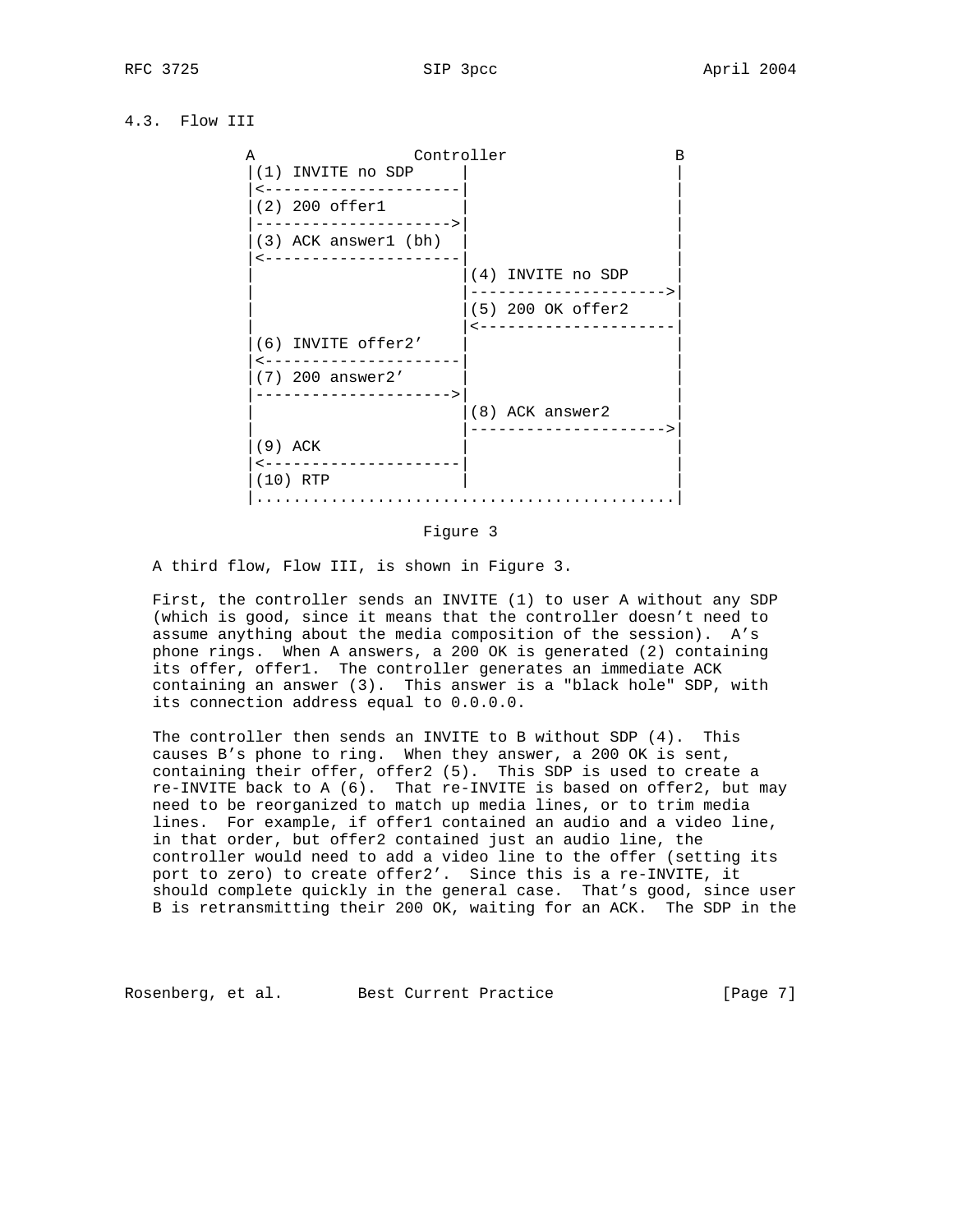200 OK (7) from A, answer2', may also need to be reorganized or trimmed before sending it an the ACK to B (8) as answer2. Finally, an ACK is sent to A (9), and then media can flow.

 This flow has many benefits. First, it will usually operate without any spurious retransmissions or timeouts (although this may still happen if a re-INVITE is not responded to quickly). Secondly, it does not require the controller to guess the media that will be used by the participants.

 There are some drawbacks. The controller does need to perform SDP manipulations. Specifically, it must take some SDP, and generate another SDP which has the same media composition, but has connection addresses equal to 0.0.0.0. This is needed for message 3. Secondly, it may need to reorder and trim SDP X, so that its media lines match up with those in some other SDP, Y. Thirdly, the offer from B (offer2) may have no codecs or media streams in common with the offer from A (offer 1). The controller will need to detect this condition, and terminate the call. Finally, the flow is far more complicated than the simple and elegant Flow I (Figure 1).

<sup>4.4.</sup> Flow IV

| Α                                              | Controller |                     | в |
|------------------------------------------------|------------|---------------------|---|
| (1) INVITE offer1<br>no media<br>$\lt - - - -$ |            |                     |   |
| $(2)$ 200 answer1<br>no media                  |            |                     |   |
| $(3)$ ACK                                      |            |                     |   |
|                                                |            | $(4)$ INVITE no SDP |   |
|                                                |            | (5) 200 OK offer2   |   |
| (6) INVITE offer2'                             |            |                     |   |
| (7) 200 answer2'                               |            |                     |   |
|                                                |            | (8) ACK answer2     |   |
| $(9)$ ACK                                      |            |                     |   |
| $(10)$ RTP                                     |            |                     |   |
|                                                |            |                     |   |

Figure 4

Rosenberg, et al. Best Current Practice [Page 8]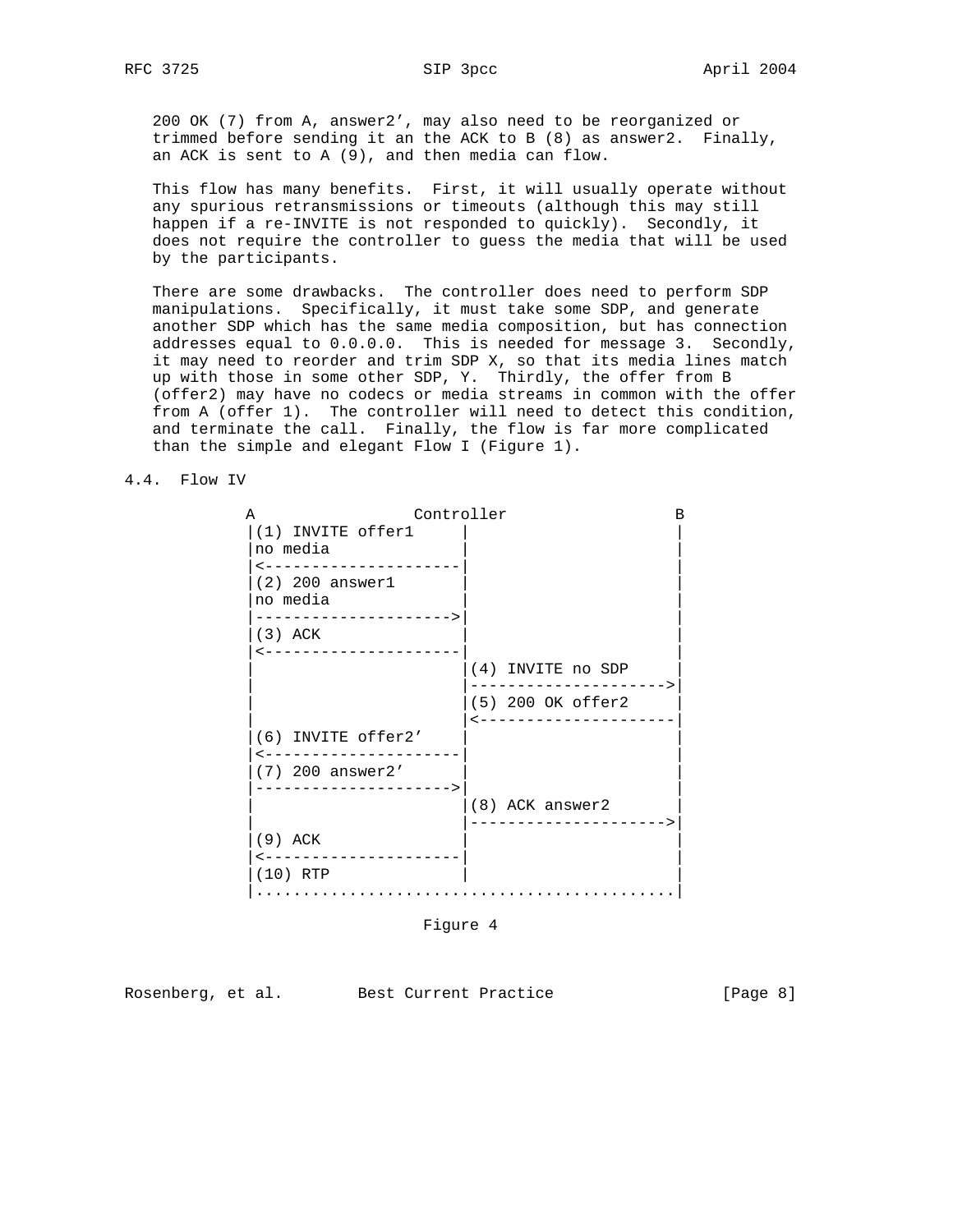Flow IV shows a variation on Flow III that reduces its complexity. The actual message flow is identical, but the SDP placement and construction differs. The initial INVITE (1) contains SDP with no media at all, meaning that there are no m lines. This is valid, and implies that the media makeup of the session will be established later through a re-INVITE [4]. Once the INVITE is received, user A is alerted. When they answer the call, the 200 OK (2) has an answer with no media either. This is acknowledged by the controller (3). The flow from this point onwards is identical to Flow III. However, the manipulations required to convert offer2 to offer2', and answer2' to answer2, are much simpler. Indeed, no media manipulations are needed at all. The only change that is needed is to modify the origin lines, so that the origin line in offer2' is valid based on the value in offer1 (validity requires that the version increments by one, and that the other parameters remain unchanged).

 There are some limitations associated with this flow. First, user A will be alerted without any media having been established yet. This means that user A will not be able to reject or accept the call based on its media composition. Secondly, both A and B will end up answering the call (i.e., generating a 200 OK) before it is known whether there is compatible media. If there is no media in common, the call can be terminated later with a BYE. However, the users will have already been alerted, resulting in user annoyance and possibly resulting in billing events.

#### 5. Recommendations

 Flow I (Figure 1) represents the simplest and the most efficient flow. This flow SHOULD be used by a controller if it knows with certainty that user B is actually an automata that will answer the call immediately. This is the case for devices such as media servers, conferencing servers, and messaging servers, for example. Since we expect a great deal of third party call control to be to automata, special casing in this scenario is reasonable.

 For calls to unknown entities, or to entities known to represent people, it is RECOMMENDED that Flow IV (Figure 4) be used for third party call control. Flow III MAY be used instead, but it provides no additional benefits over Flow IV. However, Flow II SHOULD NOT be used, because of the potential for infinite ping-ponging of re- INVITEs.

 Several of these flows use a "black hole" connection address of 0.0.0.0. This is an IPv4 address with the property that packets sent to it will never leave the host which sent them; they are just

Rosenberg, et al. Best Current Practice [Page 9]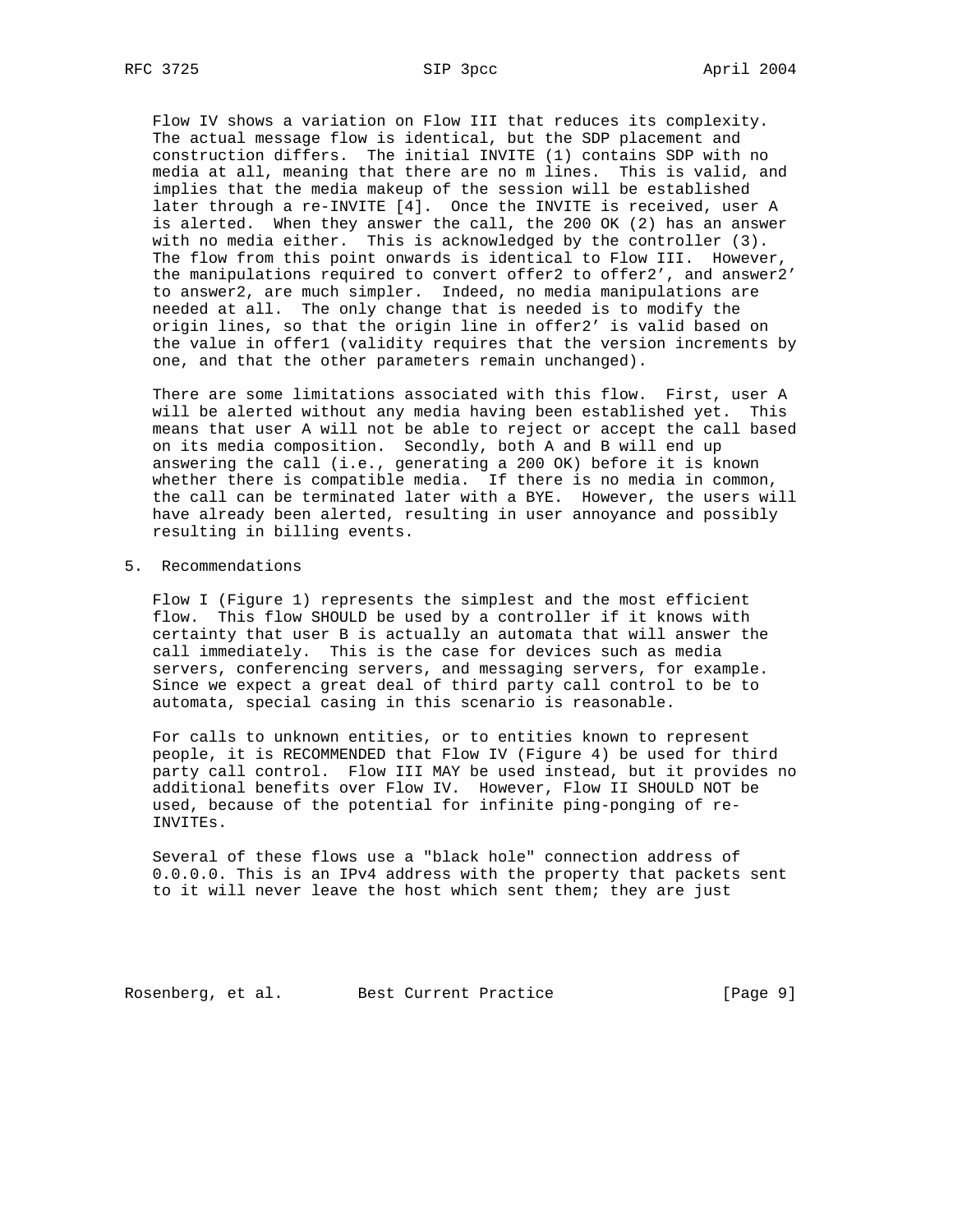discarded. Those flows are therefore specific to IPv4. For other network or address types, an address with an equivalent property SHOULD be used.

 In most cases, including the recommended flows, user A will hear silence while the call to B completes. This may not always be ideal. It can be remedied by connecting the caller to a music-on-hold source while the call to B occurs.

6. Error Handling

There are numerous error cases which merit discussion.

 With all of the call flows in Section 4, one call is established to A, and then the controller attempts to establish a call to B. However, this call attempt may fail, for any number of reasons. User B might be busy (resulting in a 486 response to the INVITE), there may not be any media in common, the request may time out, and so on. If the call attempt to B should fail, it is RECOMMENDED that the controller send a BYE to A. This BYE SHOULD include a Reason header [5] which carries the status code from the error response. This will inform A of the precise reason for the failure. The information is important from a user interface perspective. For example, if A was calling from a black phone, and B generated a 486, the BYE will contain a Reason code of 486, and this could be used to generate a local busy signal so that A knows that B is busy.

| Α |                               | Controller        | в |
|---|-------------------------------|-------------------|---|
|   | (1) INVITE offer1<br>no media |                   |   |
|   |                               |                   |   |
|   | $(2)$ 200 answer1<br>no media |                   |   |
|   | $(3)$ ACK                     |                   |   |
|   |                               | (4) INVITE no SDP |   |
|   |                               | $(5)$ 180         |   |
|   | (6) INVITE offer2             |                   |   |
|   | $(7)$ 491                     |                   |   |
|   | $(8)$ ACK                     |                   |   |
|   |                               |                   |   |

Figure 5

Rosenberg, et al. Best Current Practice [Page 10]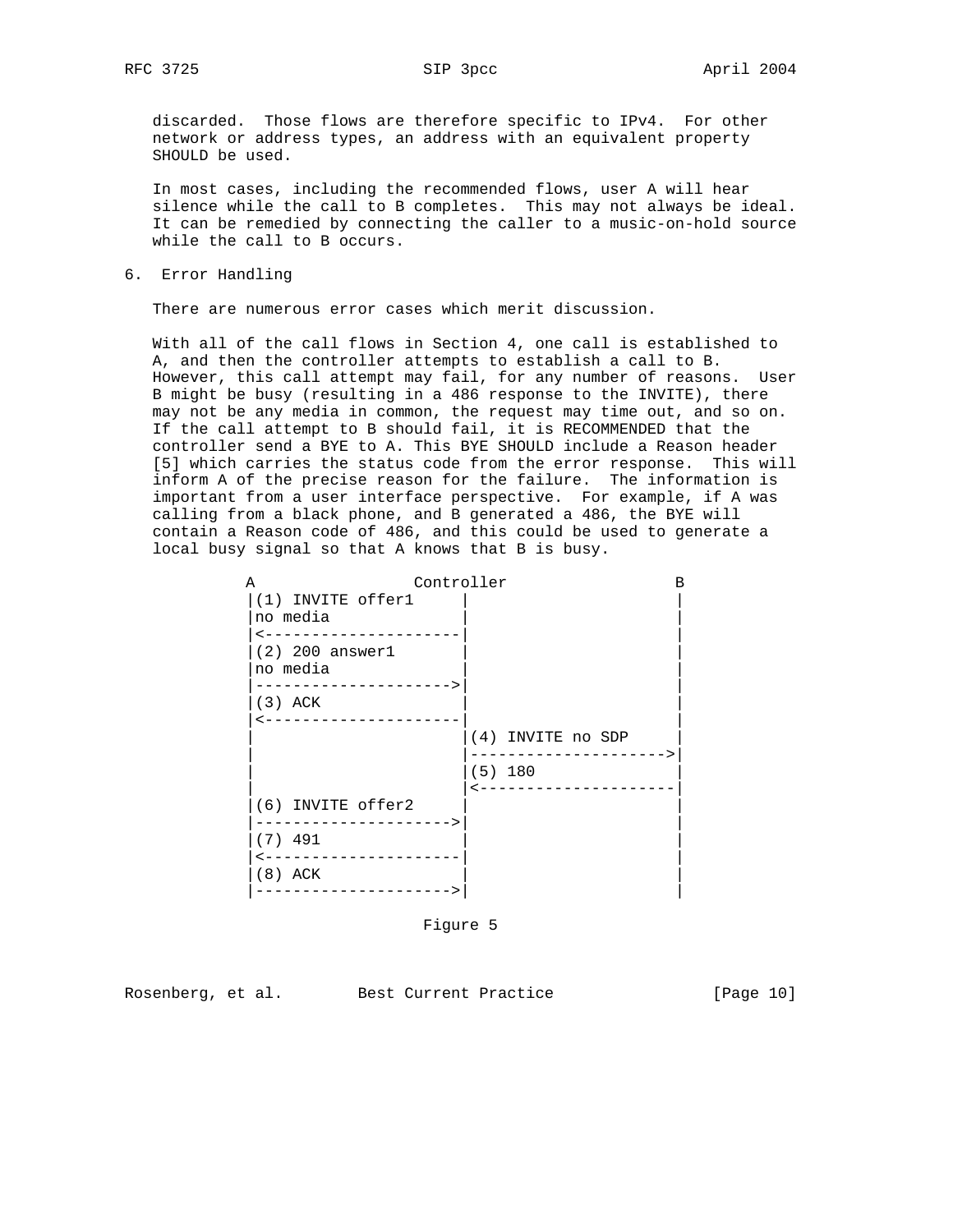Another error condition worth discussion is shown in Figure 5. After the controller establishes the dialog with A (messages 1-3) it attempts to contact B (message 4). Contacting B may take some time. During that interval, A could possibly attempt a re-INVITE, providing an updated offer. However, the controller cannot pass this offer on to B, since it has an INVITE transaction pending with it. As a result, the controller needs to reject the request. It is RECOMMENDED that a 491 response be used. The situation here is similar to the glare condition described in [1], and thus the same error handling is sensible. However, A is likely to retry its request (as a result of the 491), and this may occur before the exchange with B is completed. In that case, the controller would respond with another 491.

7. Continued Processing

 Once the calls are established, both participants believe they are in a single point-to-point call. However, they are exchanging media directly with each other, rather than with the controller. The controller is involved in two dialogs, yet sees no media.

 Since the controller is still a central point for signaling, it now has complete control over the call. If it receives a BYE from one of the participants, it can create a new BYE and hang up with the other participant. This is shown in Figure 6.



## Figure 6

 Similarly, if it receives a re-INVITE from one of the participants, it can forward it to the other participant. Depending on which flow was used, this may require some manipulation on the SDP before passing it on.

 However, the controller need not "proxy" the SIP messages received from one of the parties. Since it is a Back-to-Back User Agent (B2BUA), it can invoke any signaling mechanism on each dialog, as it sees fit. For example, if the controller receives a BYE from A, it can generate a new INVITE to a third party, C, and connect B to that

Rosenberg, et al. Best Current Practice [Page 11]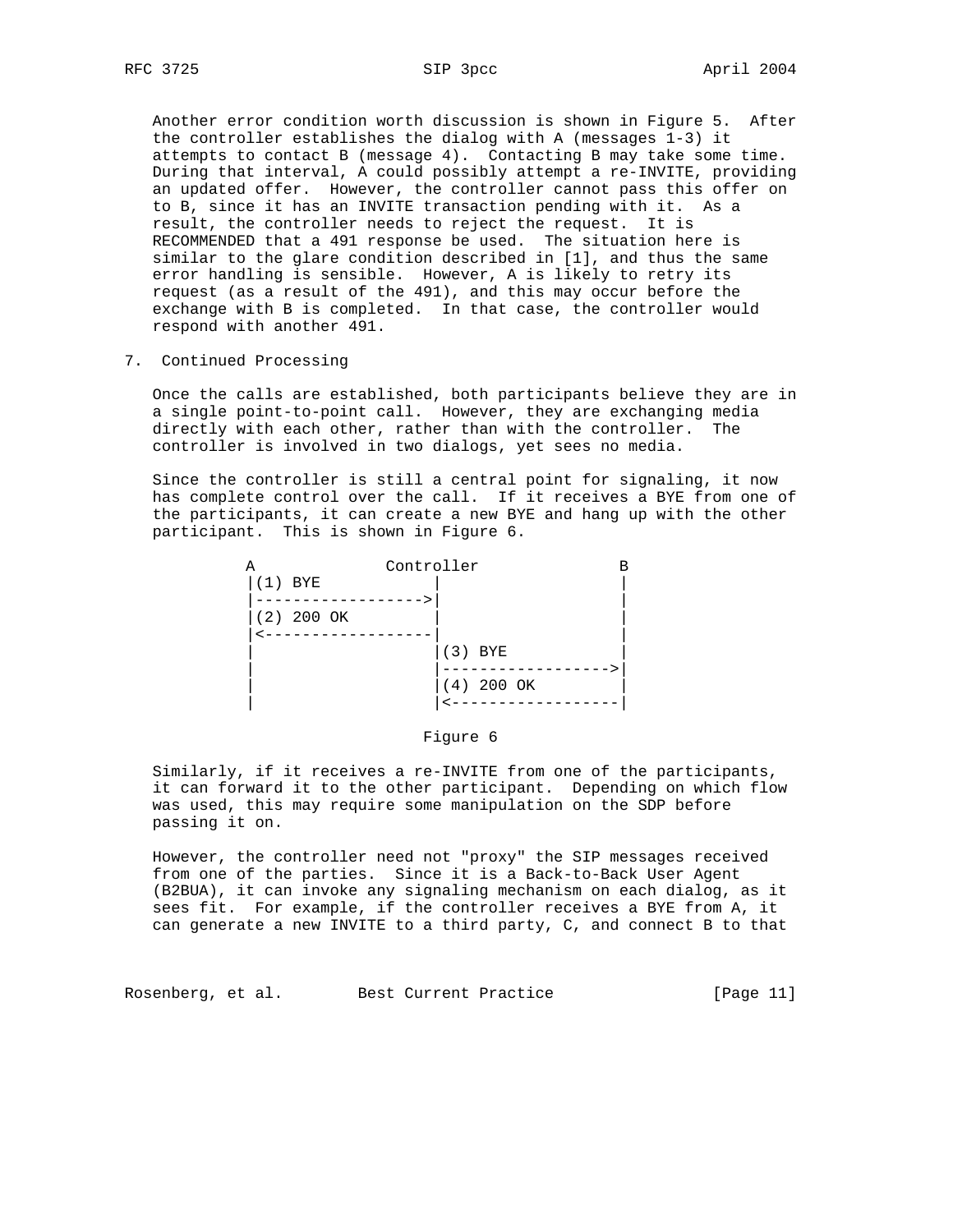participant instead. A call flow for this is shown in Figure 7, assuming the case where C represents an end user, not an automata. Note that it is just Flow IV.

| Controller<br>Α                       |                                | B                                  |            |  |
|---------------------------------------|--------------------------------|------------------------------------|------------|--|
| $(1)$ BYE<br>-------------->          |                                |                                    |            |  |
| $(2)$ 200 OK<br>$- - - - - - - - - -$ |                                |                                    |            |  |
|                                       |                                | $(3)$ INV no media                 |            |  |
|                                       | ------------                   | $(4)$ 200 no media                 |            |  |
|                                       | (5) ACK                        | ___________________                |            |  |
|                                       |                                | (6) INV no SDP<br>---------------> |            |  |
|                                       | --------------                 | (7) 200 offer3                     |            |  |
|                                       |                                | $(8)$ INV offer3'                  |            |  |
|                                       | $\leftarrow$ - - - - - - - - - | $(9)$ 200 answer3'                 |            |  |
|                                       | $(10)$ ACK                     |                                    |            |  |
|                                       |                                | (11) ACK answer3                   |            |  |
|                                       |                                |                                    | $(12)$ RTP |  |
|                                       |                                |                                    |            |  |

# Figure 7

 From here, new parties can be added, removed, transferred, and so on, as the controller sees fit. In many cases, the controller will be required to modify the SDP exchanged between the participants in order to affect these changes. In particular, the version number in the SDP will need to be changed by the controller in certain cases. If the controller should issue an SDP offer on its own (for example, to place a call on hold), it will need to increment the version number in the SDP offer. The other participant in the call will not know that the controller has done this, and any subsequent offer it generates will have the wrong version number as far as its peer is concerned. As a result, the controller will be required to modify the version number in SDP messages to match what the recipient is expecting.

Rosenberg, et al. Best Current Practice [Page 12]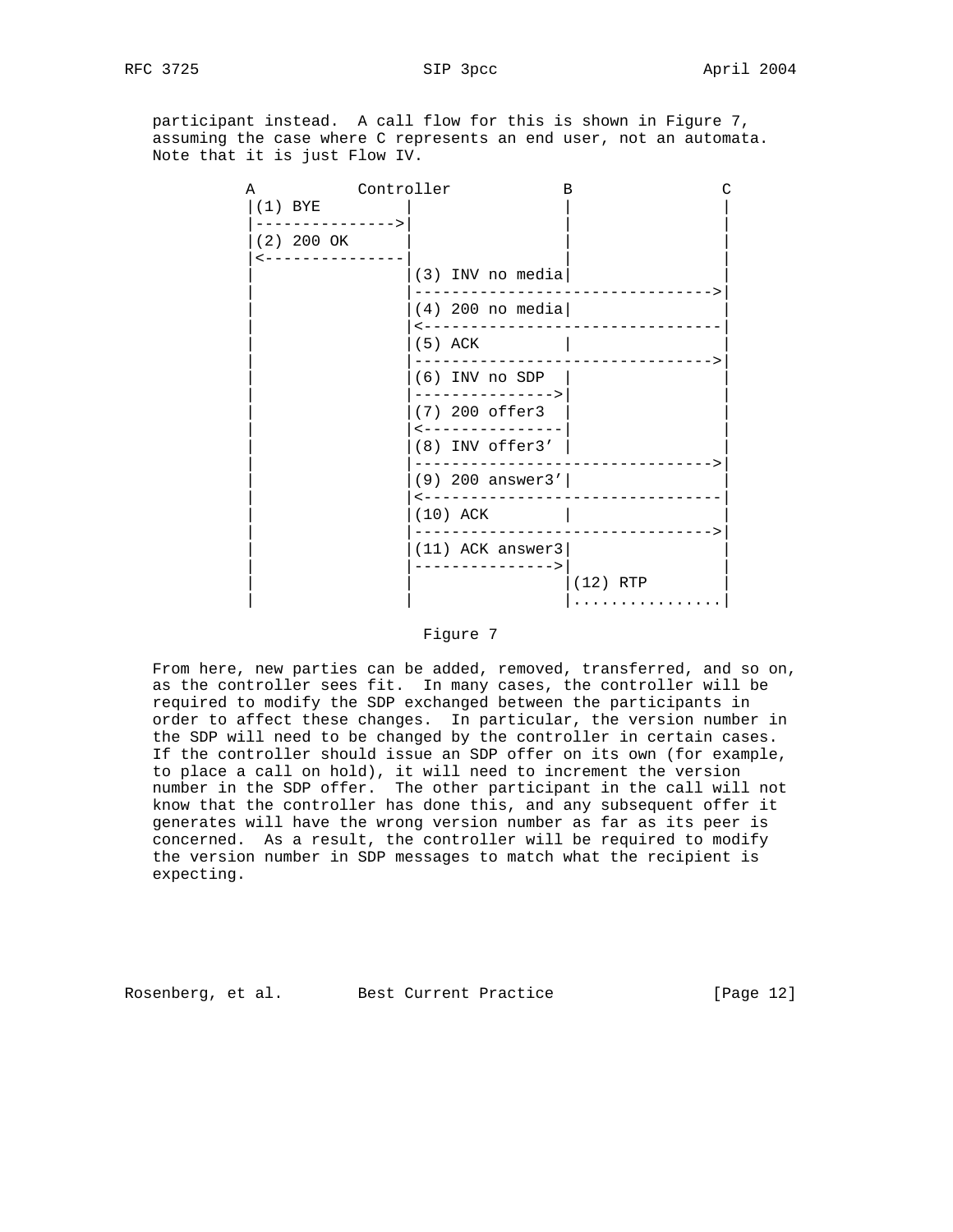It is important to point out that the call need not have been established by the controller in order for the processing of this section to be used. Rather, the controller could have acted as a B2BUA during a call established by A towards B (or vice versa).

# 8. 3pcc and Early Media

 Early media represents the condition where the session is established (as a result of the completion of an offer/answer exchange), yet the call itself has not been accepted. This is usually used to convey tones or announcements regarding progress of the call. Handling of early media in a third party call is straightforward.

Rosenberg, et al. Best Current Practice [Page 13]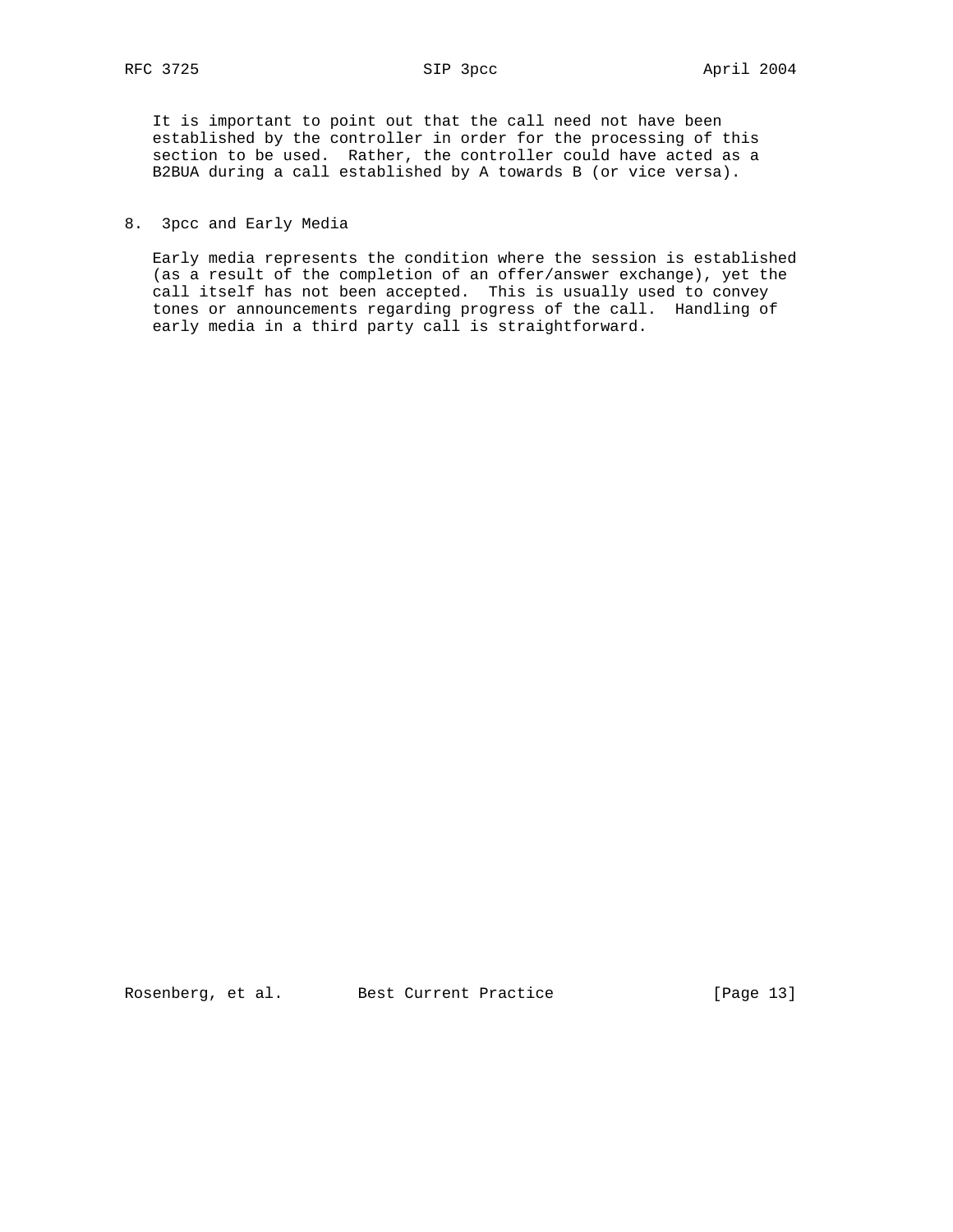A Controller B | | |  $(1)$  INVITE offer1 no media |<---------------------| | | | | <ring> | | | |<answer> | | | | |  $(2)$  200 answerl no media |--------------------->| | (3) ACK |<---------------------| |  $|(4)$  INVITE no SDP | |--------------------->| | | |<ring> | |(5) 183 offer2 | | <--------------------- |(6) INVITE offer2' | | |<---------------------| | (7) 200 answer2' |--------------------->| | (8) ACK |<---------------------| | | |(9) PRACK answer2 | | |--------------------->| | |(10) 200 PRACK | | |<---------------------|  $|(11)$  RTP |.............................................| | <answer>  $(12)$  200 OK | <--------------------- $(13)$  ACK | |--------------------->|

## Figure 8

 Figure 8 shows the case where user B generates early media before answering the call. The flow is almost identical to Flow IV from Figure 4. The only difference is that user B generates a reliable provisional response (5) [6] instead of a final response, and answer2 is carried in a PRACK (9) instead of an ACK. When party B finally does accept the call (12), there is no change in the session state, and therefore, no signaling needs to be done with user A. The controller simply ACKs the 200 OK (13) to confirm the dialog.

Rosenberg, et al. Best Current Practice [Page 14]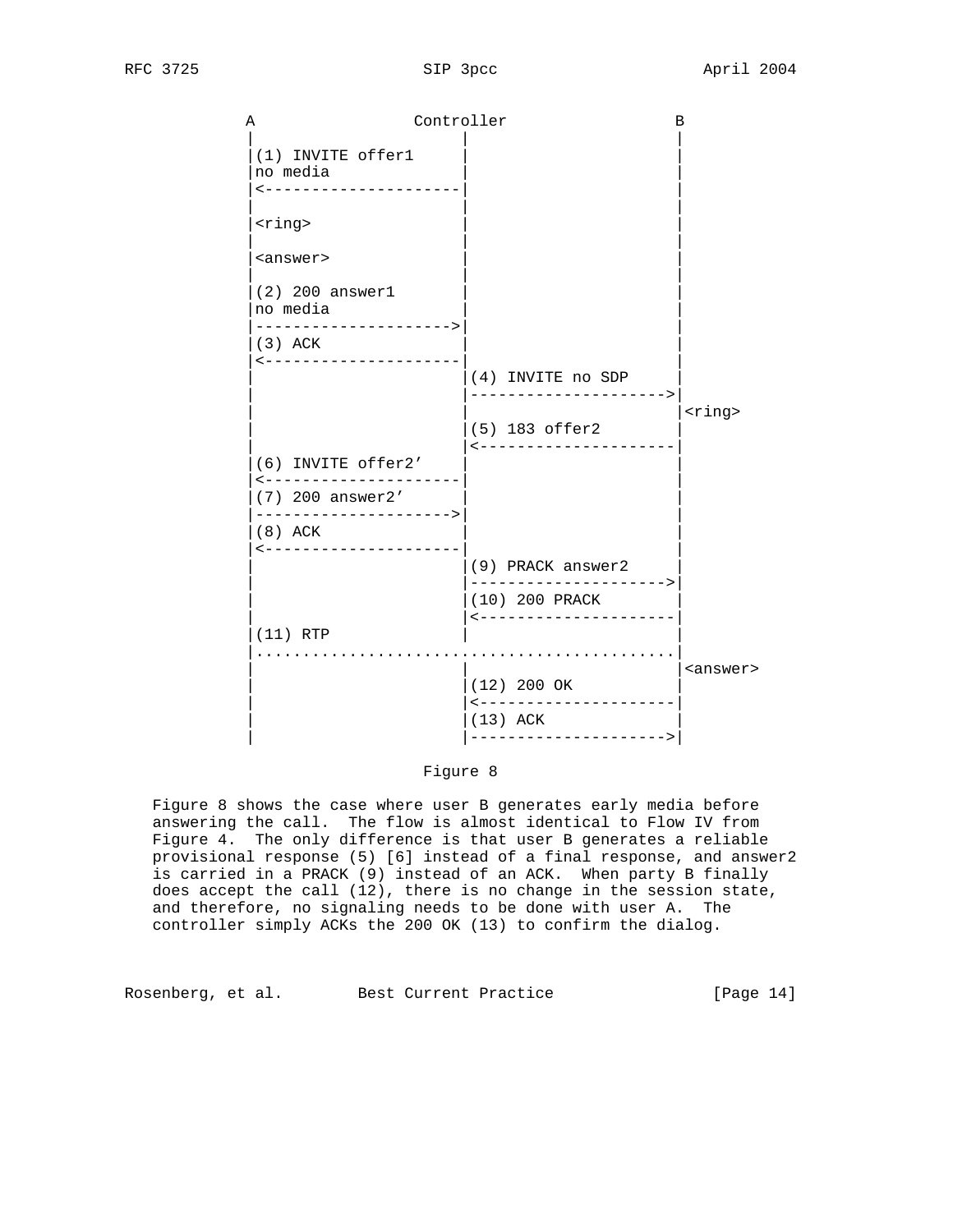A Controller B | | |  $|(1)$  INVITE offer1 no media |<---------------------| | | | |  $|$  ring  $|$  | | |  $(2)$  183 answer1 no media |--------------------->| | (3) PRACK |<---------------------| | (4) 200 PRACK |--------------------->| | | |(5) INVITE no SDP | | |--------------------->| | | |ring | | | | | |answer | | |  $|(6)$  200 OK offer2 | <--------------------(7) UPDATE offer2' |<---------------------| | | | | (8) 200 answer2' |--------------------->| |  $|(9)$  ACK answer2 | |--------------------->| |(10) RTP | | |.............................................| | | |  $|$  answer  $|$  | | |  $(11)$  200 OK |--------------------->| |  $|(12)$  ACK  $|$ |<---------------------| |

# Figure 9

 The case where user A generates early media is more complicated, and is shown in Figure 9. The flow is based on Flow IV. The controller sends an INVITE to user A (1), with an offer containing no media streams. User A generates a reliable provisional response (2) containing an answer with no media streams. The controller PRACKs this provisional response (3). Now, the controller sends an INVITE

Rosenberg, et al. Best Current Practice [Page 15]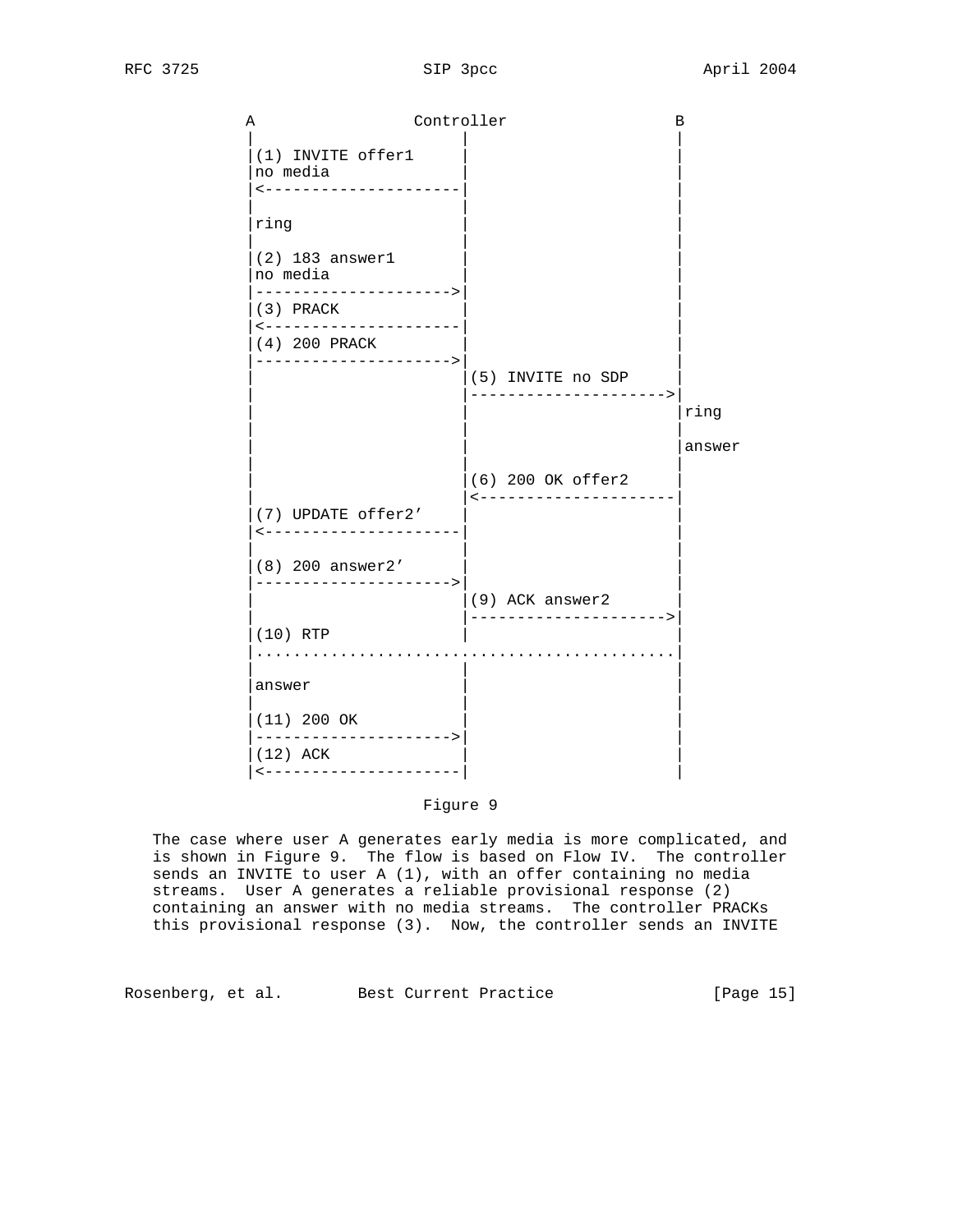without SDP to user B (5). User B's phone rings, and they answer, resulting in a 200 OK (6) with an offer, offer2. The controller now needs to update the session parameters with user A. However, since the call has not been answered, it cannot use a re-INVITE. Rather, it uses a SIP UPDATE request (7) [7], passing the offer (after modifying it to get the origin field correct). User A generates its answer in the 200 OK to the UPDATE (8). This answer is passed to user B in the ACK (9). When user A finally answers (11), there is no change in session state, so the controller simply ACKs the 200 OK (12).

 Note that it is likely that there will be clipping of media in this call flow. User A is likely a PSTN gateway, and has generated a provisional response because of early media from the PSTN side. The PSTN will deliver this media even though the gateway does not have anywhere to send it, since the initial offer from the controller had no media streams. When user B answers, media can begin to flow. However, any media sent to the gateway from the PSTN up to that point will be lost.

9. Third Party Call Control and SDP Preconditions

 A SIP extension has been specified that allows for the coupling of signaling and resource reservation [2]. This specification relies on exchanges of session descriptions before completion of the call setup. These flows are initiated when certain SDP parameters are passed in the initial INVITE. As a result, the interaction of this mechanism with third party call control is not obvious, and worth detailing.

## 9.1. Controller Initiates

 In one usage scenario, the controller wishes to make use of preconditions in order to avoid the call failure scenarios documented in Section 4.4. Specifically, the controller can use preconditions in order to guarantee that neither party is alerted unless there is a common set of media and codecs. It can also provide both parties with information on the media composition of the call before they decide to accept it.

Rosenberg, et al. Best Current Practice [Page 16]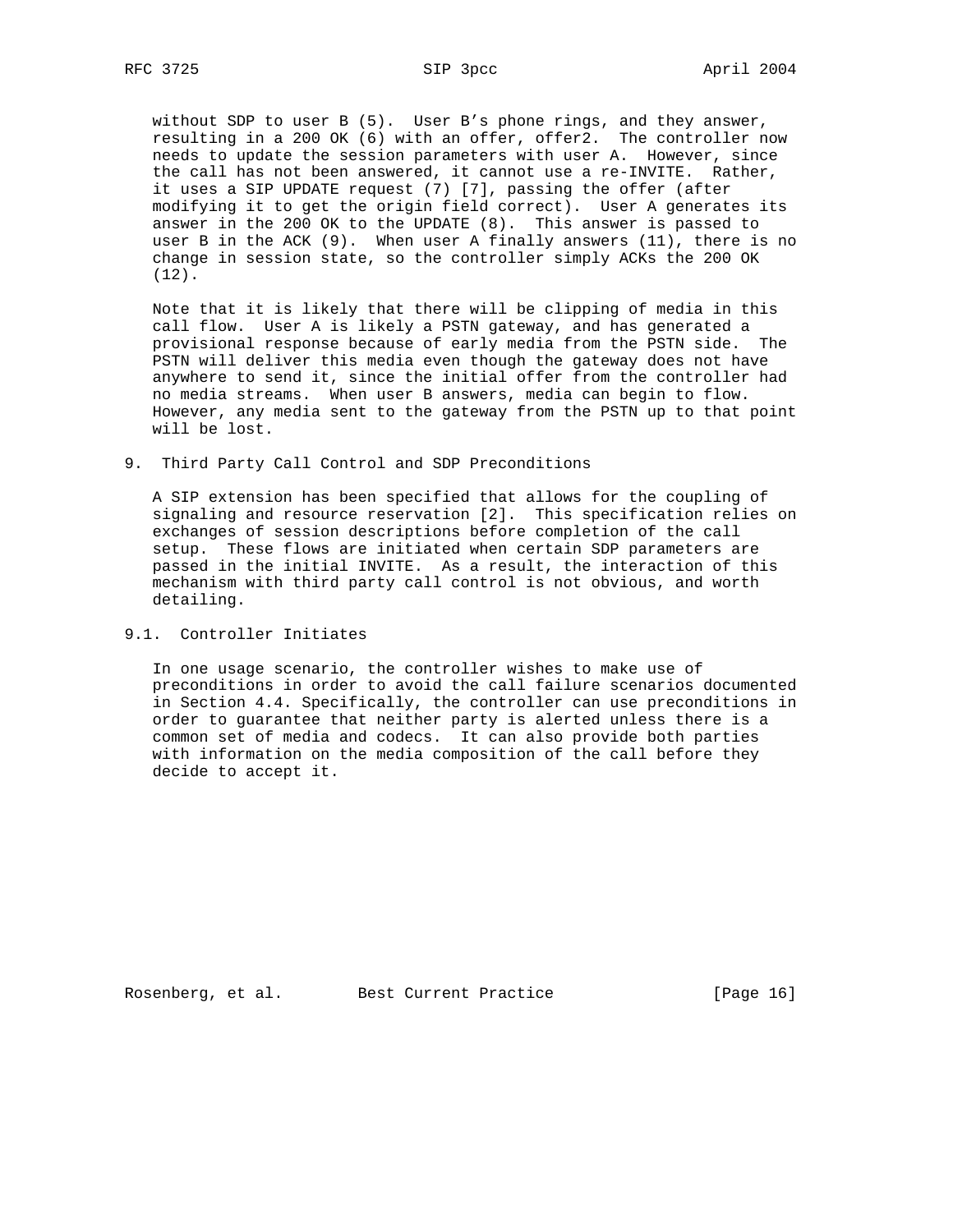| User A Controller Customer Service                                                |  |                   |                                             | (User B)          |
|-----------------------------------------------------------------------------------|--|-------------------|---------------------------------------------|-------------------|
| (1) INVITE no SDP<br>require precon                                               |  |                   |                                             |                   |
| <------------------<br>$(2)$ 183 offerl<br>optional precon<br>------------------> |  |                   |                                             |                   |
|                                                                                   |  | (3) INVITE offer1 | ------------------>                         |                   |
|                                                                                   |  | no precon         | $(4)$ 200 OK answer1<br><------------------ | <answer></answer> |
|                                                                                   |  | $(5)$ ACK         | ----------------->                          |                   |
| (6) PRACK answer1<br><------------------                                          |  |                   |                                             |                   |
| <ring></ring>                                                                     |  |                   |                                             |                   |
| (7) 200 PRACK<br>----------------->                                               |  |                   |                                             |                   |
| <answer></answer>                                                                 |  |                   |                                             |                   |
| (8) 200 INVITE                                                                    |  |                   |                                             |                   |
| (9) ACK<br><-------------------                                                   |  |                   |                                             |                   |

# Figure 10

 The flow for this scenario is shown in Figure 10. In this example, we assume that user B is an automata or agent of some sort which will answer the call immediately. Therefore, the flow is based on Flow I. The controller sends an INVITE to user A containing no SDP, but with a Require header indicating that preconditions are required. This specific scenario (an INVITE without an offer, but with a Require header indicating preconditions) is not described in [2]. It is RECOMMENDED that the UAS respond with an offer in a 1xx including the media streams it wishes to use for the call, and for each, list all preconditions it supports as optional. Of course, the user is not alerted at this time. The controller takes this offer and passes it to user B (3). User B does not support preconditions, or does, but

Rosenberg, et al. Best Current Practice [Page 17]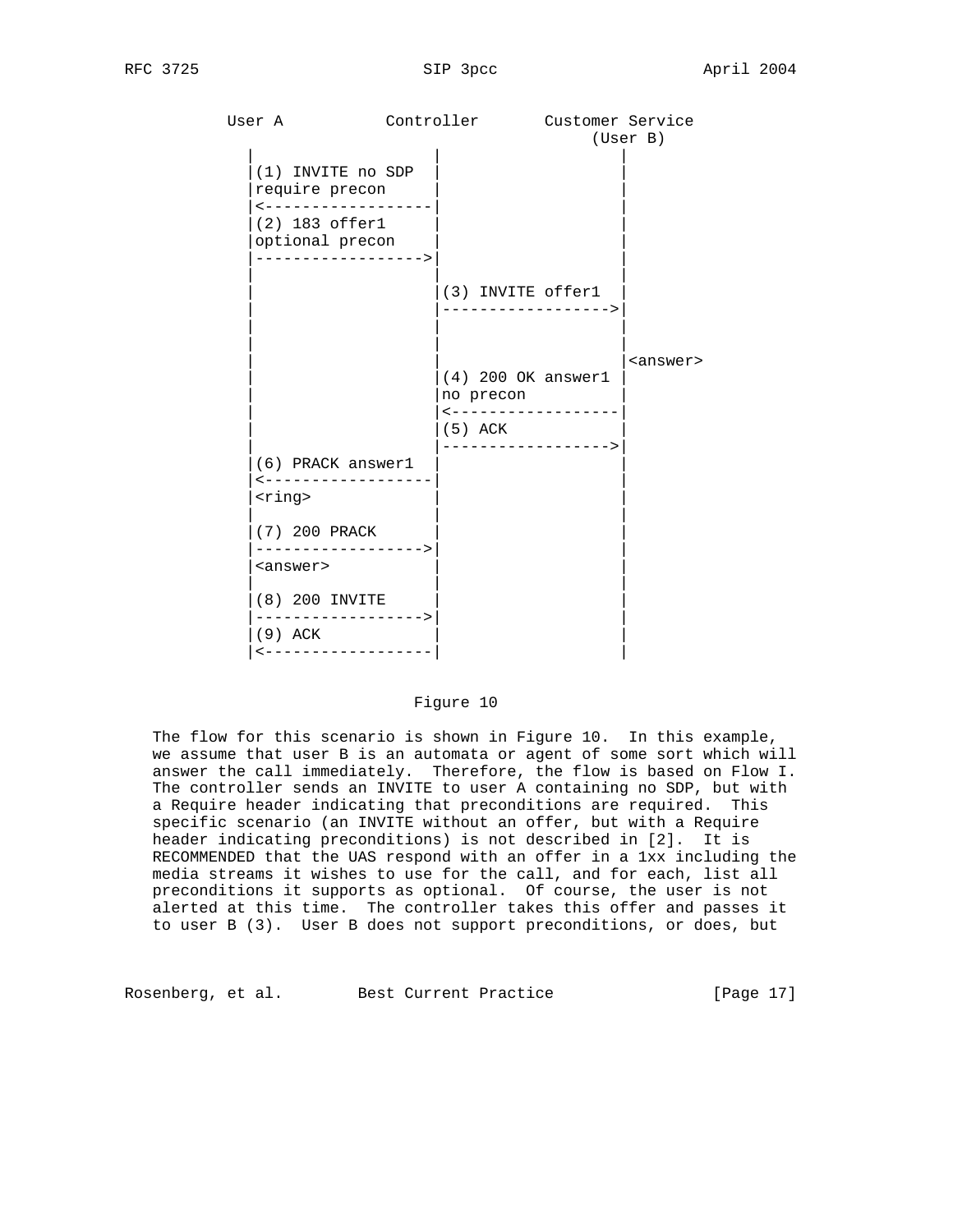is not interested in them. Therefore, when it answers the call, the 200 OK contains an answer without any preconditions listed (4). This answer is passed to user A in the PRACK (6). At this point, user A knows that there are no preconditions actually in use for the call, and therefore, it can alert the user. When the call is answered, user A sends a 200 OK to the controller (8) and the call is complete.

 In the event that the offer generated by user A was not acceptable to user B (because of non-overlapping codecs or media, for example), user B would immediately reject the INVITE (message 3). The controller would then CANCEL the request to user A. In this situation, neither user A nor user B would have been alerted, achieving the desired effect. It is interesting to note that this property is achieved using preconditions even though it doesn't matter what specific types of preconditions are supported by user A.

 It is also entirely possible that user B does actually desire preconditions. In that case, it might generate a 1xx of its own with an answer containing preconditions. That answer would still be passed to user A, and both parties would proceed with whatever measures are necessary to meet the preconditions. Neither user would be alerted until the preconditions were met.

## 9.2. Party A Initiates

 In Section 9.1, the controller requested the use of preconditions to achieve a specific goal. It is also possible that the controller doesn't care (or perhaps doesn't even know) about preconditions, but one of the participants in the call does care. A call flow for this case is shown in Figure 11.

| Α                             | Controller |                                             | в |
|-------------------------------|------------|---------------------------------------------|---|
| (1) INVITE offer1<br>no media |            |                                             |   |
| $(2)$ 183 answer1<br>no media |            |                                             |   |
| $(3)$ PRACK                   |            |                                             |   |
| $(4)$ 200 OK                  |            |                                             |   |
|                               |            | (5) INVITE no SDP                           |   |
|                               |            | (6) 183 offer2<br>des=sendrecv<br>conf=recv |   |
|                               |            | cur=none                                    |   |

Rosenberg, et al. Best Current Practice [Page 18]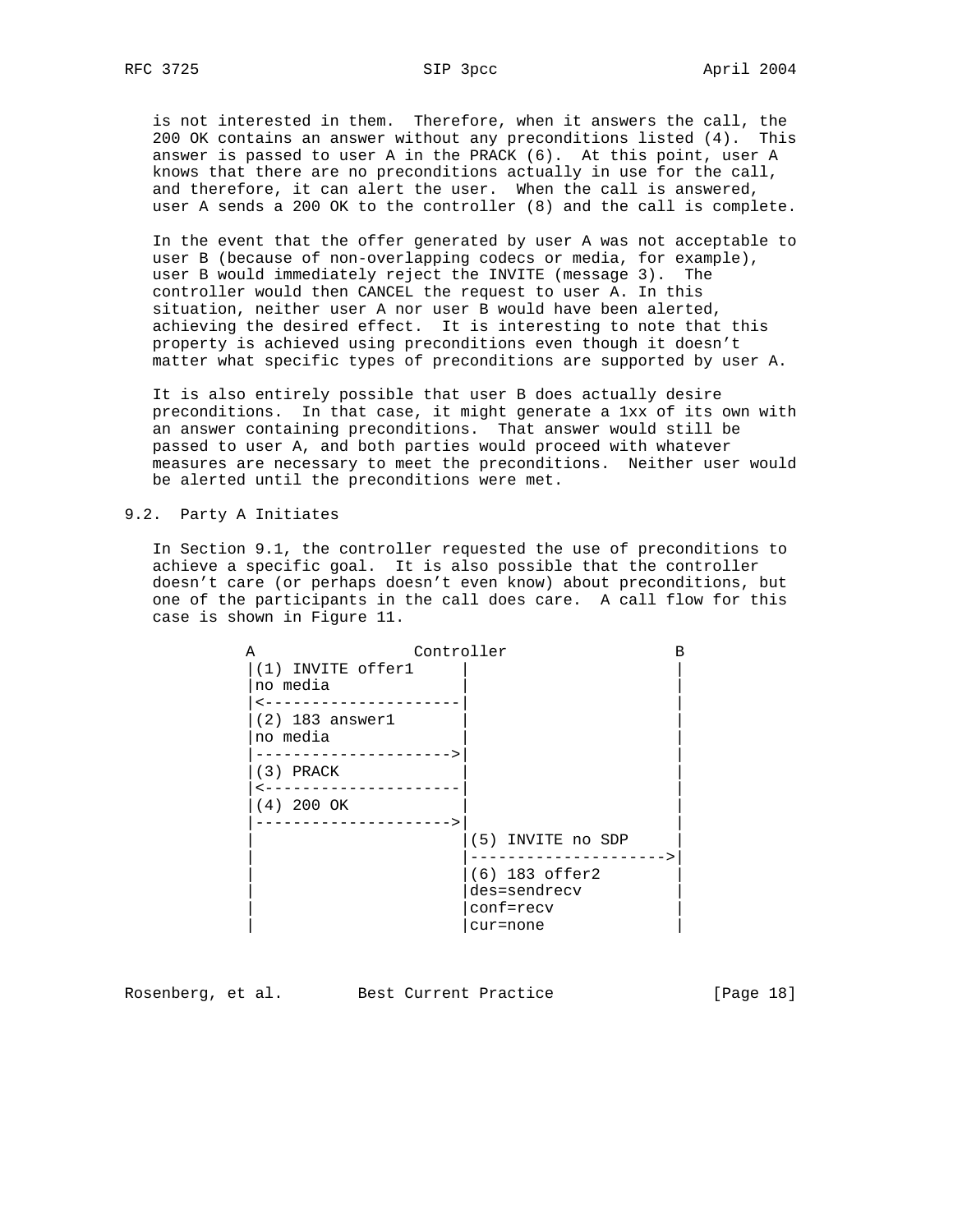| (7) UPDATE offer2'<br>des=sendrecv<br>conf=recv<br>cur=none<br><---------------------<br>$(8)$ 200 UPDATE<br>answer2'<br>des=sendrecv<br>conf=recv<br>cur=none<br>------------- | . _ _ _ _ _ _ _ _ _ _ _ _ _<br>(9) PRACK answer2<br>des=sendrecv<br>conf=recv<br>cur=none                            |               |
|---------------------------------------------------------------------------------------------------------------------------------------------------------------------------------|----------------------------------------------------------------------------------------------------------------------|---------------|
| (11) reservation                                                                                                                                                                | ---------------------><br>(10) 200 PRACK<br><----------------------                                                  |               |
| ---------------------<br>$(12)$ reservation                                                                                                                                     | ---------------------->                                                                                              |               |
| <-------------<br>(13) UPDATE offer3<br>des=sendrecv<br>conf=recv<br>cur=recv                                                                                                   | (14) UPDATE offer3'<br>des=sendrecv<br>conf=recv<br>cur=recv                                                         |               |
| (16) 200 UPDATE<br>answer3<br>des=sendrecv<br>conf=recv<br>$cur= send$<br>---------------------                                                                                 | ----------------------><br>(15) 200 UPDATE<br>answer3'<br>des=sendrecv<br>conf=recv<br>cur=send<br>----------------- | <ring></ring> |
|                                                                                                                                                                                 | (17) UPDATE offer4<br>des=sendrecv                                                                                   |               |

Rosenberg, et al. Best Current Practice [Page 19]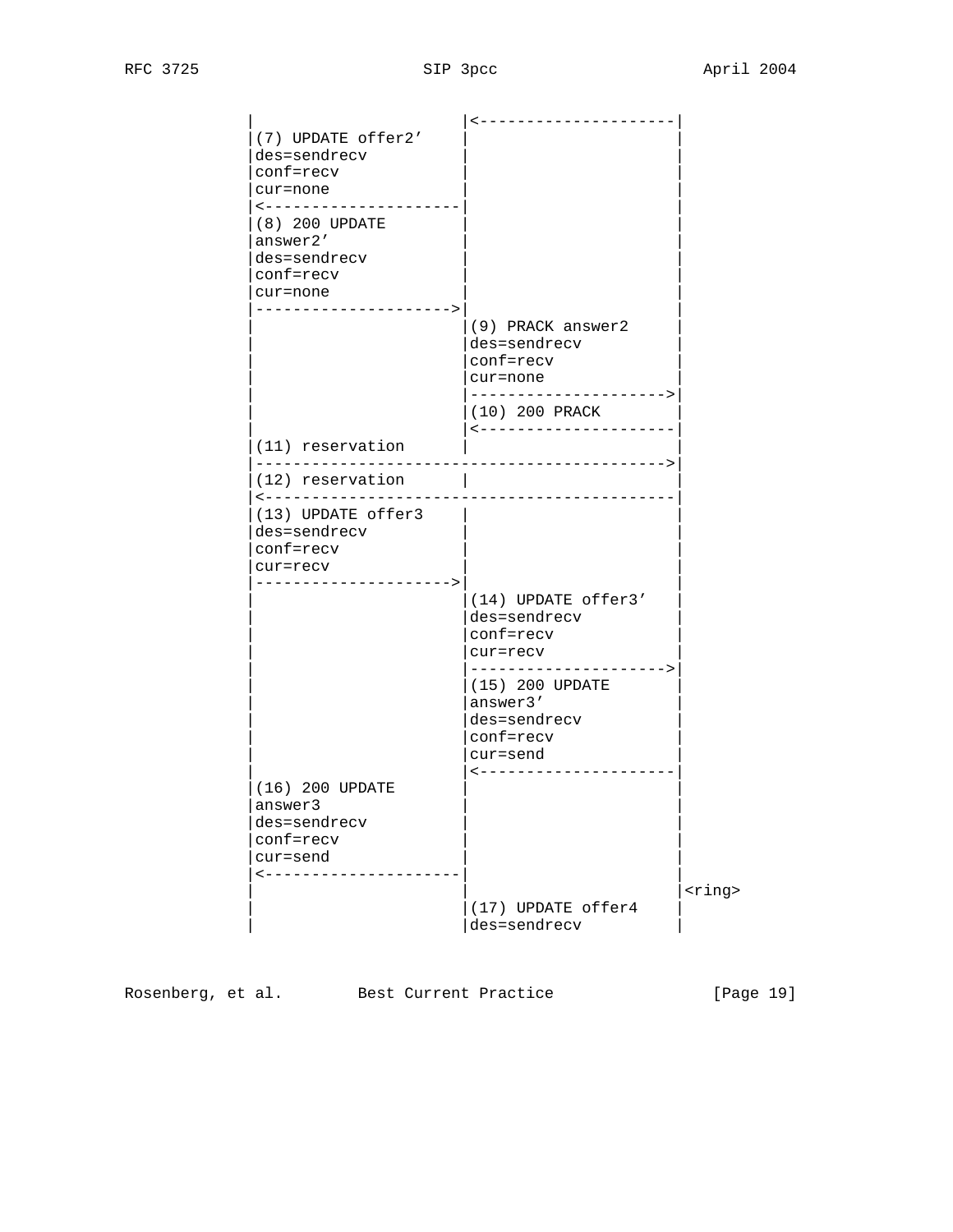|                                                                                          | conf=recv                                                                                         |                   |
|------------------------------------------------------------------------------------------|---------------------------------------------------------------------------------------------------|-------------------|
|                                                                                          | cur=sendrecv                                                                                      |                   |
| (18) UPDATE offer4'<br>des=sendrecv<br>conf=recv<br>cur=sendrecv<br><------------------- | -----------                                                                                       |                   |
| $<$ ring $>$<br>(19) 200 UPDATE<br>answer4'<br>des=sendrecv<br>conf=recv<br>cur=sendrecv |                                                                                                   |                   |
|                                                                                          | (20) 200 UPDATE<br>answer4<br>des=sendrecv<br>conf=recv<br>cur=sendrecv<br>---------------------- |                   |
| (21) 180 INVITE<br>---------->                                                           | (22) 180 INVITE                                                                                   |                   |
| <answer><br/>(23) 200 INVITE<br/>---------------------&gt;</answer>                      |                                                                                                   |                   |
| $(24)$ ACK                                                                               |                                                                                                   |                   |
|                                                                                          | (25) 200 INVITE<br>$\lt - - - - -$                                                                | <answer></answer> |
|                                                                                          | $(26)$ ACK<br>-------------------->                                                               |                   |

# Figure 11

 The controller follows Flow IV; it has no specific requirements for support of the preconditions specification [2]. Therefore, it sends an INVITE (1) with SDP that contains no media lines. User A is interested in supporting preconditions, and does not want to ring its phone until resources are reserved. Since there are no media streams in the INVITE, it can't reserve resources for media streams, and therefore it can't ring the phone until they are conveyed in a subsequent offer and then reserved. Therefore, it generates a 183 with the answer, and doesn't alert the user (2). The controller PRACKs this (3) and A responds to the PRACK (4).

Rosenberg, et al. Best Current Practice [Page 20]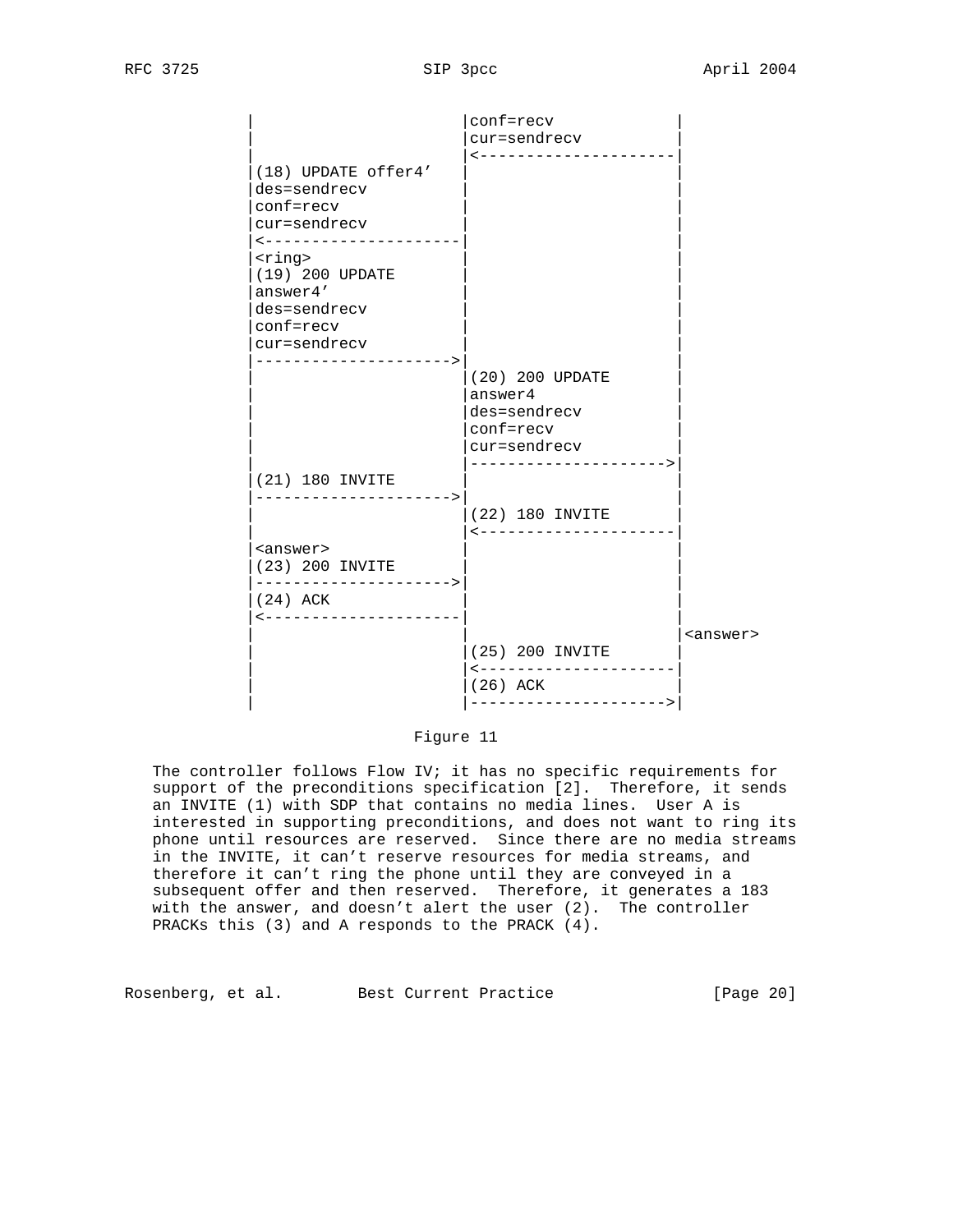At this point, the controller attempts to bring B into the call. It sends B an INVITE without SDP (5). B is interested in having preconditions for this call. Therefore, it generates its offer in a 183 that contains the appropriate SDP attributes (6). The controller passes this offer to A in an UPDATE request (7). The controller uses UPDATE because the call has not been answered yet, and therefore, it cannot use a re-INVITE. User A sees that its peer is capable of supporting preconditions. Since it desires preconditions for the call, it generates an answer in the 200 OK (8) to the UPDATE. This answer, in turn, is passed to B in the PRACK for the provisional response (9). Now, both sides perform resource reservation. User A succeeds first, and passes an updated session description in an UPDATE request (13). The controller simply passes this to A (after the manipulation of the origin field, as required in Flow IV) in an UPDATE (14), and the answer (15) is passed back to A (16). The same flow happens, but from B to A, when B's reservation succeeds (17-20). Since the preconditions have been met, both sides ring (21 and 22), and then both answer (23 and 25), completing the call.

 What is important about this flow is that the controller doesn't know anything about preconditions. It merely passes the SDP back and forth as needed. The trick is the usage of UPDATE and PRACK to pass the SDP when needed. That determination is made entirely based on the offer/answer rules described in [6] and [7], and is independent of preconditions.

- 10. Example Call Flows
- 10.1. Click-to-Dial

 The first application of this capability we discuss is click-to-dial. In this service, a user is browsing the web page of an e-commerce site, and would like to speak to a customer service representative. The user clicks on a link, and a call is placed to a customer service representative. When the representative picks up, the phone on the user's desk rings. When the user pick up, the customer service representative is there, ready to talk to the user.

Rosenberg, et al. Best Current Practice [Page 21]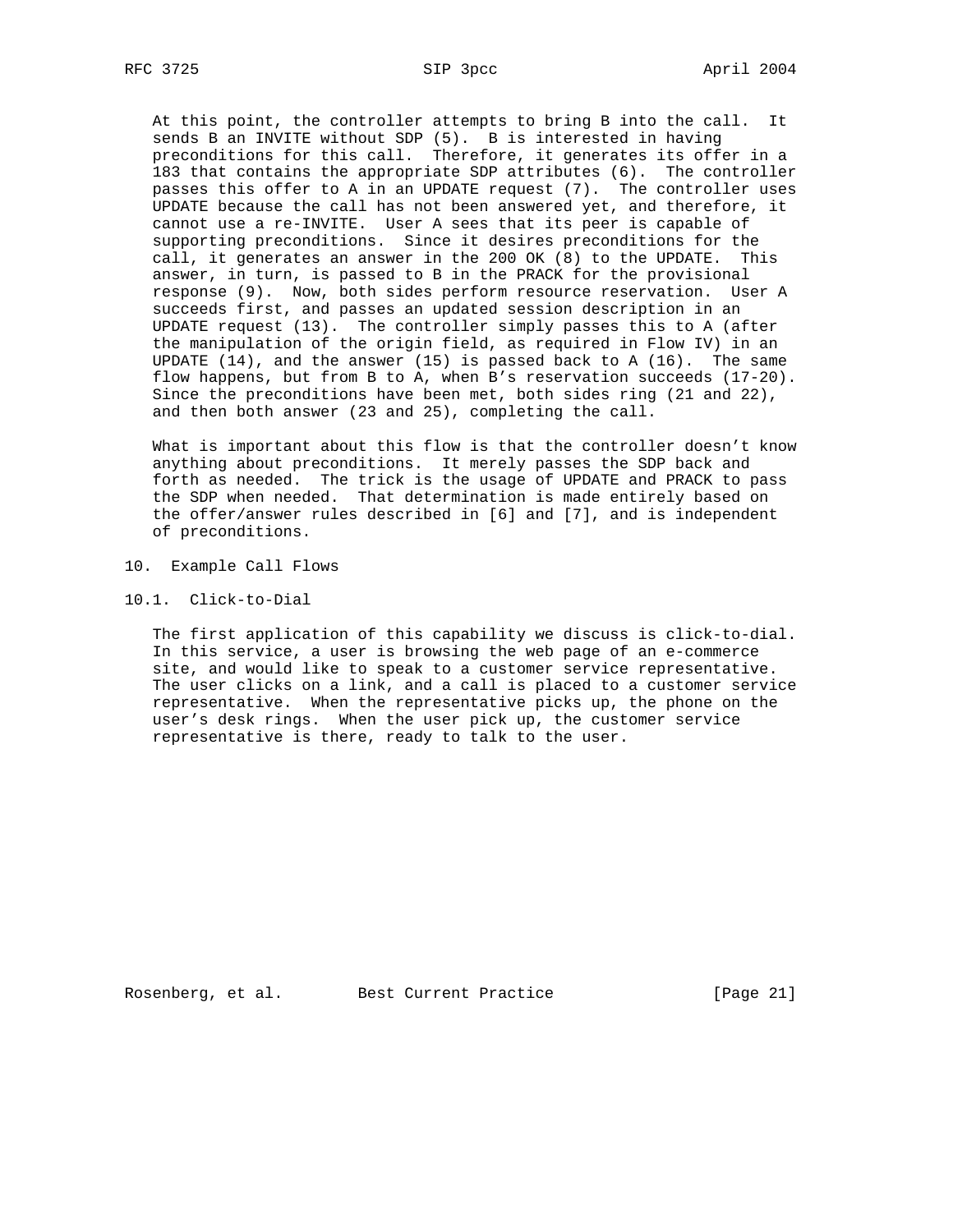|                                                        | (1) HTTP POST                           |                                        |  |
|--------------------------------------------------------|-----------------------------------------|----------------------------------------|--|
|                                                        |                                         | -------------------------------------- |  |
|                                                        | (2) HTTP 200 OK                         |                                        |  |
| (3) INVITE offer1<br>no media<br><------------------   |                                         |                                        |  |
| $(4)$ 200 answerl<br>no media                          |                                         |                                        |  |
| ------------------><br>$(5)$ ACK<br><----------------- |                                         |                                        |  |
|                                                        | (6) INVITE no SDP<br>-----------------> |                                        |  |
|                                                        | (7) 200 OK offer2<br>------------------ |                                        |  |
| (8) INVITE offer2'                                     |                                         |                                        |  |
| (9) 200 answer2'<br>------------------>                |                                         |                                        |  |
|                                                        | $(10)$ ACK answer2                      |                                        |  |
| $(11)$ ACK<br>------------------                       |                                         |                                        |  |
| $(12)$ RTP                                             |                                         |                                        |  |
|                                                        |                                         |                                        |  |

## Figure 12

 The call flow for this service is given in Figure 12. It is identical to that of Figure 4, with the exception that the service is triggered through an HTTP POST request when the user clicks on the link. Normally, this POST request would contain neither the number of the user or of the customer service representative. The user's number would typically be obtained by the web application from back end databases, since the user would have presumably logged into the site, giving the server the needed context. The customer service number would typically be obtained through provisioning. Thus, the HTTP POST is actually providing the server nothing more than an indication that a call is desired.

 We note that this service can be provided through other mechanisms, namely PINT [9]. However, there are numerous differences between the way in which the service is provided by PINT, and the way in which it is provided here:

Rosenberg, et al. Best Current Practice [Page 22]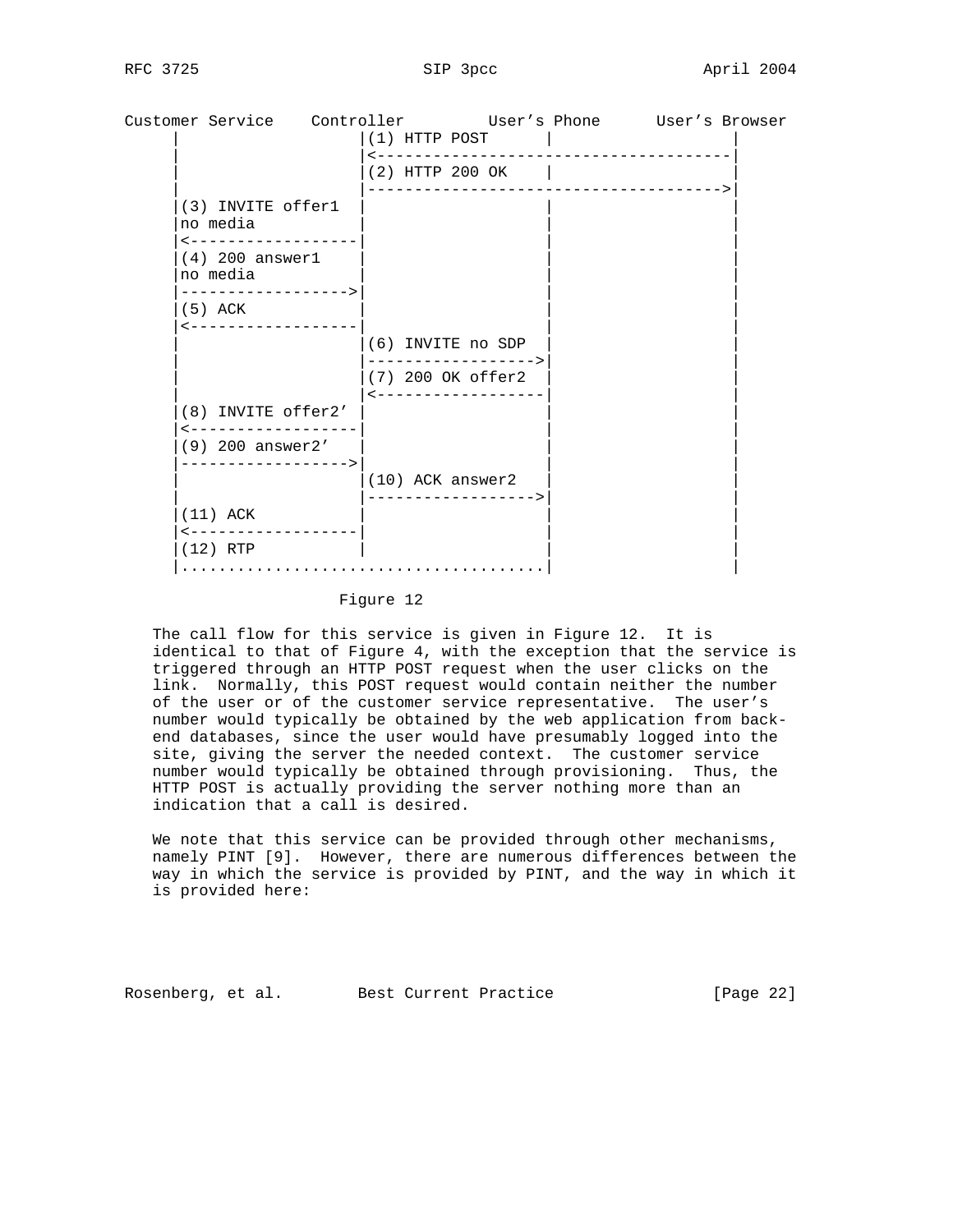- o The PINT solution enables calls only between two PSTN endpoints. The solution described here allows calls between PSTN phones (through SIP enabled gateways) and native IP phones.
- o When used for calls between two PSTN phones, the solution here may result in a portion of the call being routed over the Internet. In PINT, the call is always routed only over the PSTN. This may result in better quality calls with the PINT solution, depending on the codec in use and QoS capabilities of the network routing the Internet portion of the call.
- o The PINT solution requires extensions to SIP (PINT is an extension to SIP), whereas the solution described here is done with baseline SIP.
- o The PINT solution allows the controller (acting as a PINT client) to "step out" once the call is established. The solution described here requires the controller to maintain call state for the entire duration of the call.
- 10.2. Mid-Call Announcement Capability

 The third party call control mechanism described here can also be used to enable mid-call announcements. Consider a service for pre paid calling cards. Once the pre-paid call is established, the system needs to set a timer to fire when they run out of minutes. When this timer fires, we would like the user to hear an announcement which tells them to enter a credit card to continue. Once they enter the credit card info, more money is added to the pre-paid card, and the user is reconnected to the destination party.

 We consider here the usage of third party call control just for playing the mid-call dialog to collect the credit card information.

Rosenberg, et al. Best Current Practice [Page 23]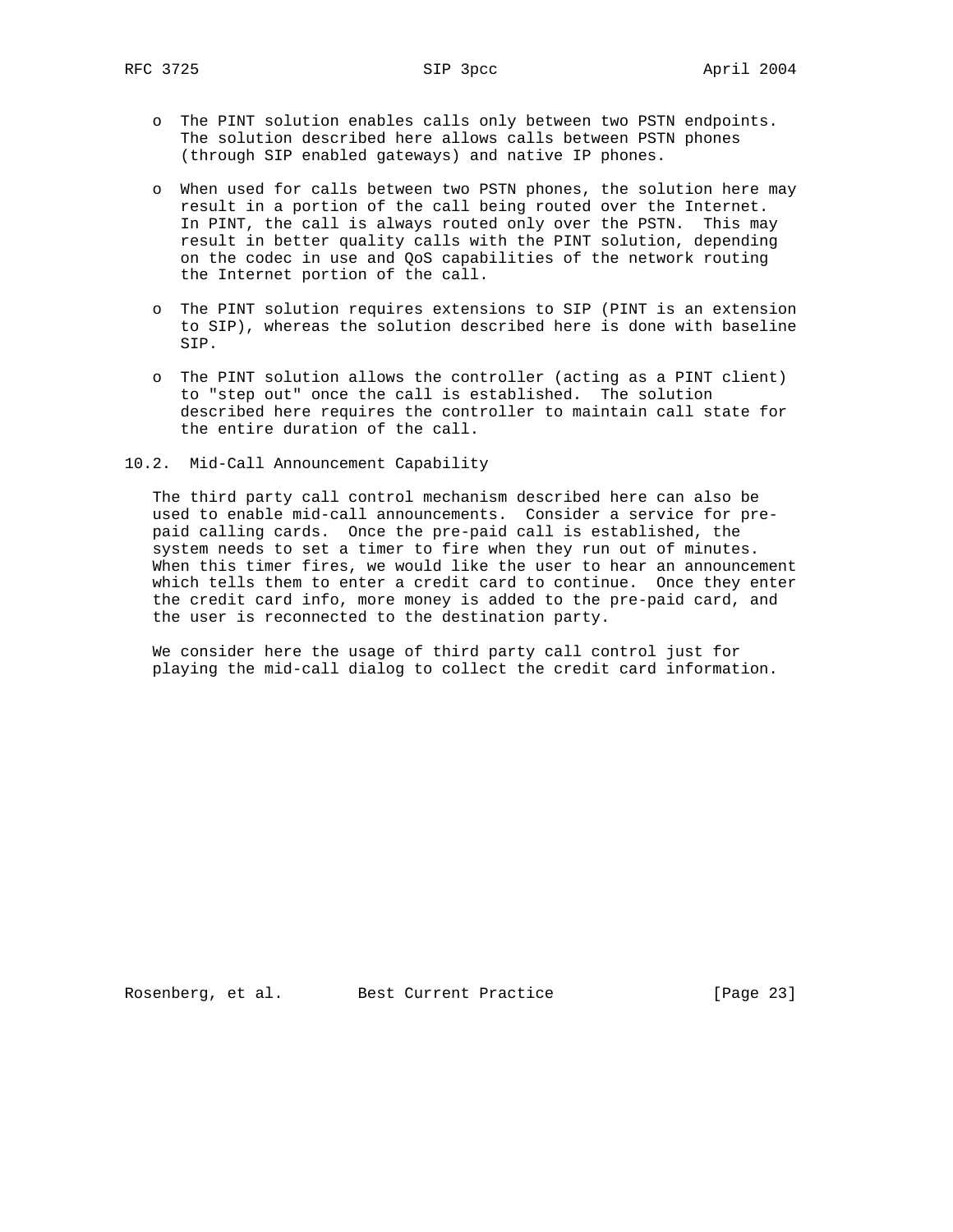|                                          | Pre-Paid User Controller Called Party Media Server<br>$(1)$ INV SDP c=bh |  |
|------------------------------------------|--------------------------------------------------------------------------|--|
|                                          | ------------------><br>$(2)$ 200 answer1<br><------------------          |  |
|                                          | $(3)$ ACK<br>------------------>                                         |  |
| $(4)$ INV no SDP<br><------------------  |                                                                          |  |
| (5) 200 offer2<br>------------------>    |                                                                          |  |
|                                          | (6) INV offer2                                                           |  |
|                                          | $(7)$ 200 answer2  <br><------------------------------------             |  |
| (8) ACK answer2<br>------------------    |                                                                          |  |
|                                          | (9) ACK                                                                  |  |
| $(10)$ RTP                               |                                                                          |  |
| .                                        | $(11)$ BYE                                                               |  |
|                                          | $(12) 200 OK$  <br><------------------------------------                 |  |
|                                          | $(13)$ INV no SDP<br>------------------>                                 |  |
|                                          | (14) 200 offer3<br>------------------                                    |  |
| (15) INV offer3'<br>------------------   |                                                                          |  |
| (16) 200 answer3'<br>------------------> |                                                                          |  |
|                                          | (17) ACK answer3'<br>------------------>                                 |  |
| $(18)$ ACK<br><------------------        |                                                                          |  |
| $(19)$ RTP                               |                                                                          |  |
|                                          |                                                                          |  |

## Figure 13

 We assume the call is set up so that the controller is in the call as a B2BUA. When the timer fires, we wish to connect the caller to a media server. The flow for this is shown in Figure 13. When the timer expires, the controller places the called party with a connection address of 0.0.0.0 (1). This effectively "disconnects" the called party. The controller then sends an INVITE without SDP to

Rosenberg, et al. Best Current Practice [Page 24]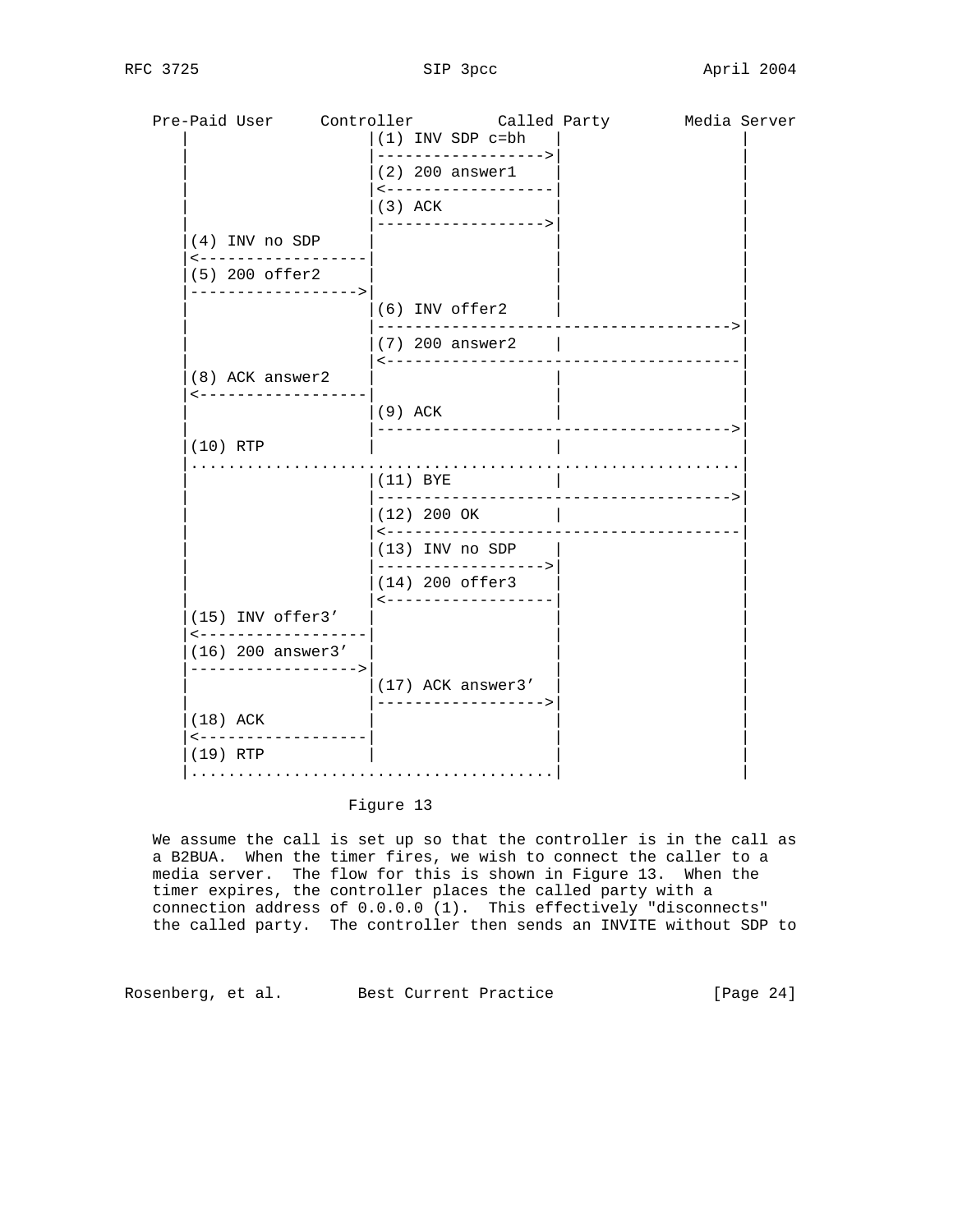the pre-paid caller (4). The offer returned from the caller (5) is used in an INVITE to the media server which will be collecting digits (6). This is an instantiation of Flow I. This flow can only be used here because the media server is an automata, and will answer the INVITE immediately. If the controller was connecting the pre-paid user with another end user, Flow III would need to be used. The media server returns an immediate 200 OK (7) with an answer, which is passed to the caller in an ACK (8). The result is that the media server and the pre-paid caller have their media streams connected.

 The media server plays an announcement, and prompts the user to enter a credit card number. After collecting the number, the card number is validated. The media server then passes the card number to the controller (using some means outside the scope of this specification), and then hangs up the call (11).

 After hanging up with the media server, the controller reconnects the user to the original called party. To do this, the controller sends an INVITE without SDP to the called party (13). The 200 OK (14) contains an offer, offer3. The controller modifies the SDP (as is done in Flow III), and passes the offer in an INVITE to the pre-paid user (15). The pre-paid user generates an answer in a 200 OK (16) which the controller passes to user B in the ACK (17). At this point, the caller and called party are reconnected.

11. Implementation Recommendations

 Most of the work involved in supporting third party call control is within the controller. A standard SIP UA should be controllable using the mechanisms described here. However, third party call control relies on a few features that might not be implemented. As such, we RECOMMEND that implementors of user agent servers support the following:

- o Offers and answers that contain a connection line with an address of 0.0.0.0.
- o Re-INVITE requests that change the port to which media should be sent
- o Re-INVITEs that change the connection address
- o Re-INVITEs that add a media stream
- o Re-INVITEs that remove a media stream (setting its port to zero)
- o Re-INVITEs that add a codec amongst the set in a media stream

Rosenberg, et al. Best Current Practice [Page 25]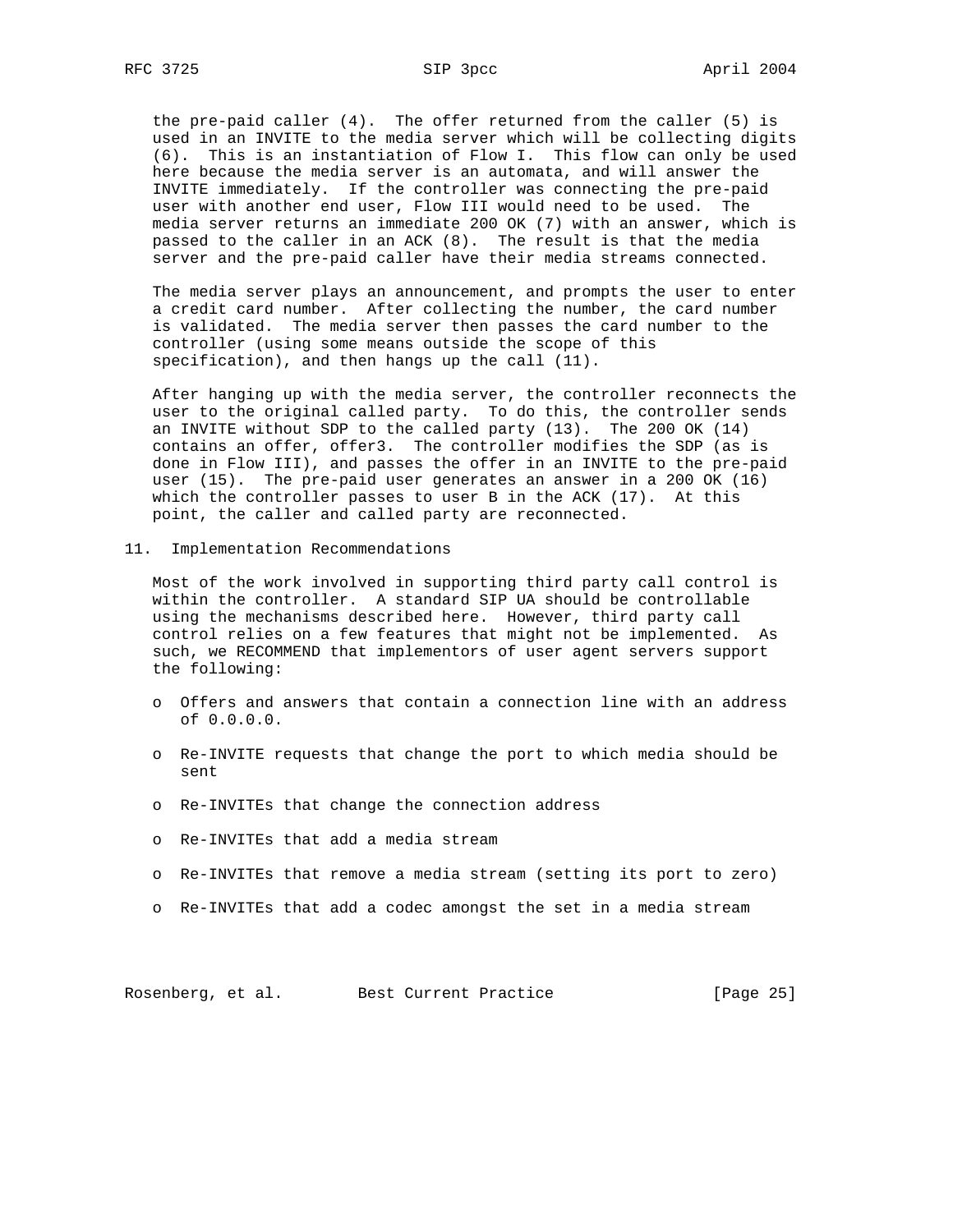- o SDP Connection address of zero
- o Initial INVITE requests with a connection address of zero
- o Initial INVITE requests with no SDP
- o Initial INVITE requests with SDP but no media lines
- o Re-INVITEs with no SDP
- o The UPDATE method [7]
- o Reliability of provisional responses [6]
- o Integration of resource management and SIP [2].

## 12. Security Considerations

12.1. Authorization and Authentication

 In most uses of SIP INVITE, whether or not a call is accepted is based on a decision made by a human when presented information about the call, such as the identity of the caller. In other cases, automata answer the calls, and whether or not they do so may depend on the particular application to which SIP is applied. For example, if a caller makes a SIP call to a voice portal service, the call may be rejected unless the caller has previously signed up (perhaps via a web site). In other cases, call handling policies are made based on automated scripts, such as those described by the Call Processing Language [11]. Frequently, those decisions are also made based on the identity of the caller.

 These authorization mechanisms would be applied to normal first party calls and third party calls, as these two are indistinguishable. As a result, it is important for these authorization policies to continue to operate correctly for third party calls. Of course, third party calls introduce a new party - the one initiating the third party call. Do the authorization policies apply based on the identity of that third party, or do they apply based on the participants in the call? Ideally, the participants would be able to know the identities of both other parties, and have authorization policies be based on those, as appropriate. However, this is not possible using existing mechanisms. As a result, the next best thing is for the INVITE requests to contain the identity of the third party. Ultimately, this is the user who is requesting communication, and it makes sense for call authorization policies to be based on that identity.

Rosenberg, et al. Best Current Practice [Page 26]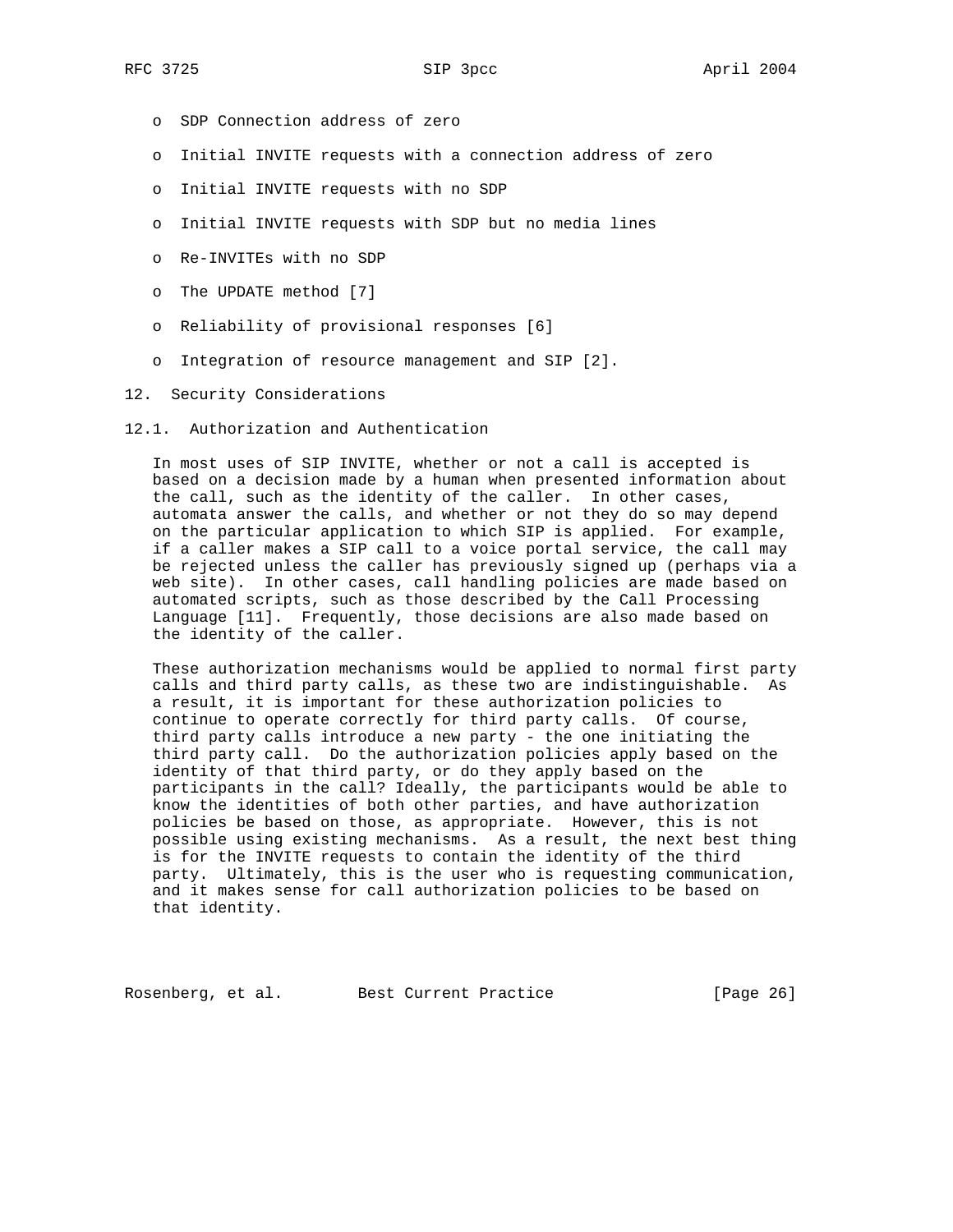This requires, in turn, that the controller authenticate itself as that third party. This can be challenging, and the appropriate mechanism depends on the specific application scenario.

 In one common scenario, the controller is acting on behalf of one of the participants in the call. A typical example is click-to-dial, where the controller and the customer service representative are run by the same administrative domain. Indeed, for the purposes of identification, the controller can legitimately claim to be the customer service representative. In this scenario, it would be appropriate for the INVITE to the end user to contain a From field identifying the customer service rep, and authenticate the request using S/MIME (see RFC 3261 [1], Section 23) signed by the key of the customer service rep (which is held by the controller).

 This requires the controller to actually have credentials with which it can authenticate itself as the customer support representative. In many other cases, the controller is representing one of the participants, but does not possess their credentials. Unfortunately, there are currently no standardized mechanisms that allow a user to delegate credentials to the controller in a way that limits their usage to specific third party call control operations. In the absence of such a mechanisms, the best that can be done is to use the display name in the From field to indicate the identity of the user on whose behalf the call is being made. It is RECOMMENDED that the display name be set to "[controller] on behalf of [user]", where user and controller are textual identities of the user and controller, respectively. In this case, the URI in the From field would identify the controller.

 In other situations, there is no real relationship between the controller and the participants in the call. In these situations, ideally the controller would have a means to assert that the call is from a particular identity (which could be one of the participants, or even a third party, depending on the application), and to validate that assertion with a signature using the key of the controller.

#### 12.2. End-to-End Encryption and Integrity

 With third party call control, the controller is actually one of the participants as far as the SIP dialog is concerned. Therefore, encryption and integrity of the SIP messages, as provided by S/MIME, will occur between participants and the controller, rather than directly between participants.

 However, integrity, authenticity and confidentiality of the media sessions can be provided through a controller. End-to-end media security is based on the exchange of keying material within SDP [10].

Rosenberg, et al. Best Current Practice [Page 27]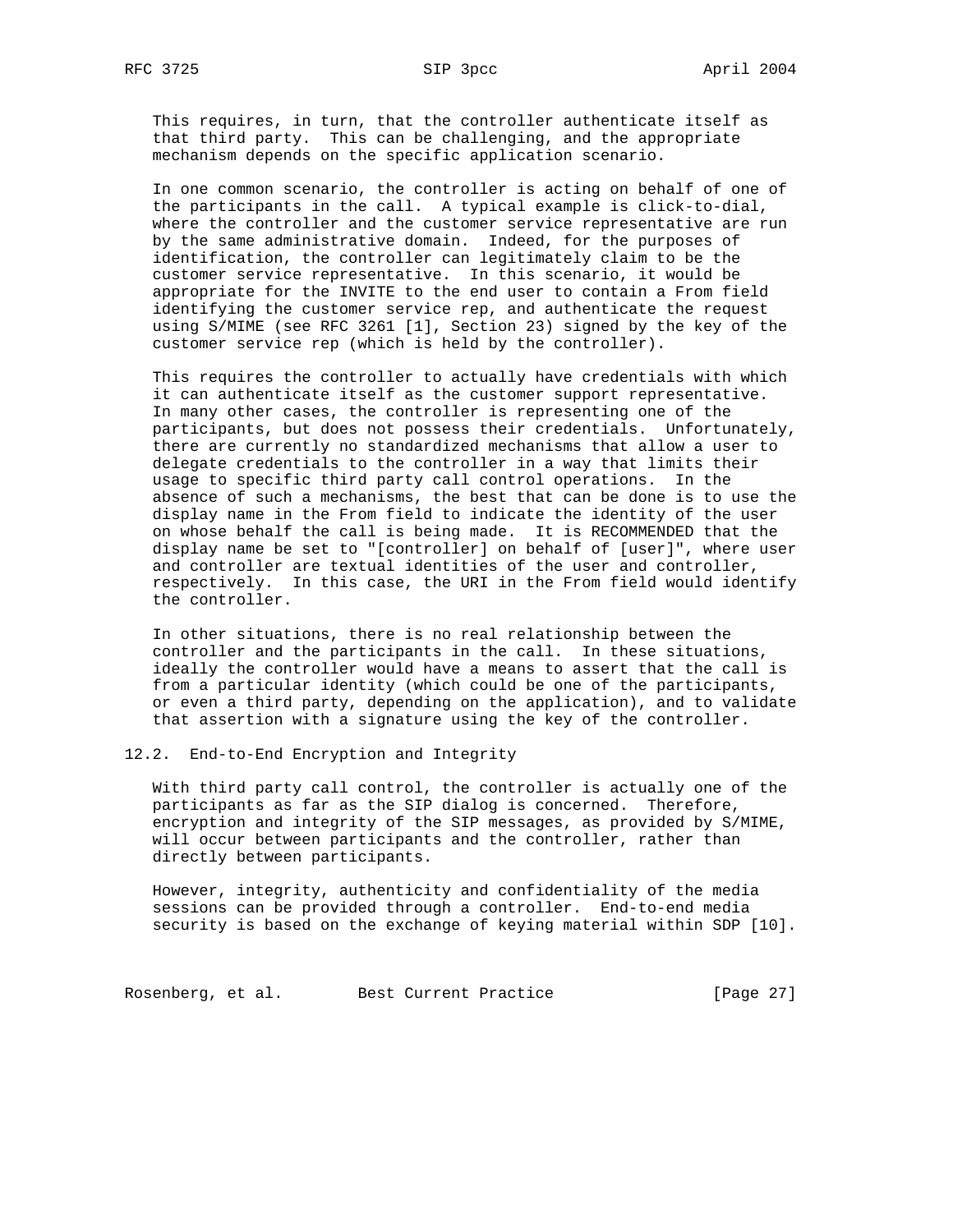The proper operation of these mechanisms with third party call control depends on the controller behaving properly. So long as it is not attempting to explicitly disable these mechanisms, the protocols will properly operate between the participants, resulting in a secure media session that even the controller cannot eavesdrop or modify. Since third party call control is based on a model of trust between the users and the controller, it is reasonable to assume it is operating in a well-behaved manner. However, there is no cryptographic means that can prevent the controller from interfering with the initial exchanges of keying materials. As a result, it is trivially possibly for the controller to insert itself as an intermediary on the media exchange, if it should so desire.

13. Acknowledgements

 The authors would like to thank Paul Kyzivat, Rohan Mahy, Eric Rescorla, Allison Mankin and Sriram Parameswar for their comments.

- 14. References
- 14.1. Normative References
	- [1] Rosenberg, J., Schulzrinne, H., Camarillo, G., Johnston, A., Peterson, J., Sparks, R., Handley, M. and E. Schooler, "SIP: Session Initiation Protocol", RFC 3261, June 2002.
	- [2] Camarillo, G., Ed., Marshall, W., Ed. and J. Rosenberg, "Integration of Resource Management and Session Initiation Protocol (SIP)", RFC 3312, October 2002.
	- [3] Bradner, S., "Key words for use in RFCs to Indicate Requirement Levels", BCP 14, RFC 2119, March 1997.
	- [4] Rosenberg, J. and H. Schulzrinne, "An Offer/Answer Model with Session Description Protocol (SDP)", RFC 3264, June 2002.
	- [5] Schulzrinne, H., Oran, D. and G. Camarillo, "The Reason Header Field for the Session Initiation Protocol (SIP)", RFC 3326, December 2002.
	- [6] Rosenberg, J. and H. Schulzrinne, "Reliability of Provisional Responses in Session Initiation Protocol (SIP)", RFC 3262, June 2002.
	- [7] Rosenberg, J., "The Session Initiation Protocol (SIP) UPDATE Method", RFC 3311, October 2002.

Rosenberg, et al. Best Current Practice [Page 28]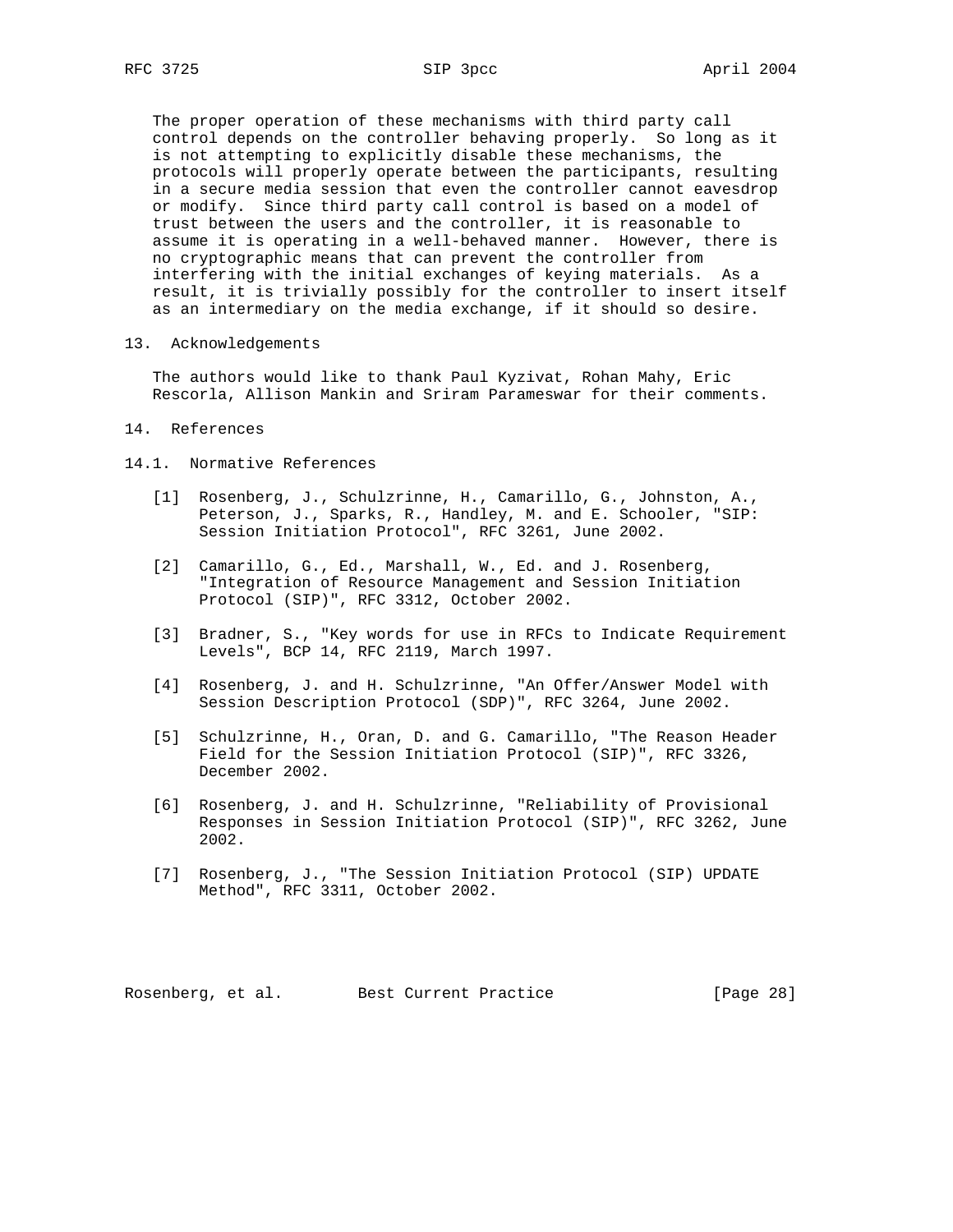# 14.2. Informative References

- [8] Schulzrinne, H., Casner, S., Frederick, R. and V. Jacobson, "RTP: A Transport Protocol for Real-Time Applications", RFC 3550, July 2003.
- [9] Petrack, S. and L. Conroy, "The PINT Service Protocol: Extensions to SIP and SDP for IP Access to Telephone Call Services", RFC 2848, June 2000.
- [10] Andreasen, F., Baugher, M. and D. Wing, "SDP Security Descriptions for Media Streams", Work in Progress, October 2003.
- [11] Lennox, J., Wu, X. and H. Schulzrinne, "CPL: A Language for User Control of Internet Telephony Services", Work in Progress, August 2003.

Rosenberg, et al. Best Current Practice [Page 29]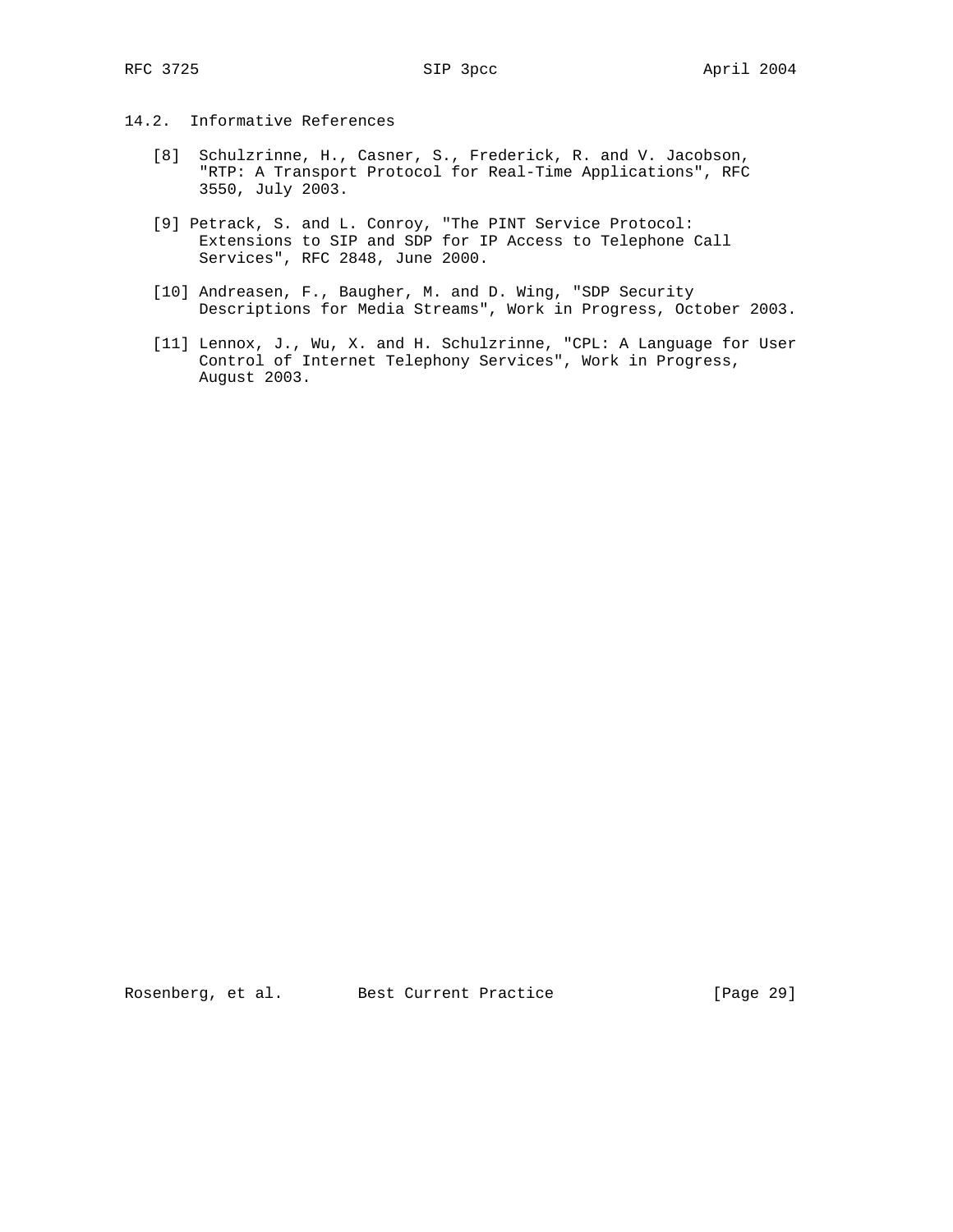15. Authors' Addresses Jonathan Rosenberg dynamicsoft 600 Lanidex Plaza Parsippany, NJ 07054 US Phone: +1 973 952-5000 EMail: jdrosen@dynamicsoft.com URI: http://www.jdrosen.net Jon Peterson Neustar 1800 Sutter Street Suite 570 Concord, CA 94520 US Phone: +1 925 363-8720 EMail: jon.peterson@neustar.biz URI: http://www.neustar.biz Henning Schulzrinne Columbia University M/S 0401 1214 Amsterdam Ave. New York, NY 10027 US EMail: schulzrinne@cs.columbia.edu URI: http://www.cs.columbia.edu/˜hgs Gonzalo Camarillo Ericsson Hirsalantie 11 Jorvas 02420 Finland EMail: Gonzalo.Camarillo@ericsson.com

Rosenberg, et al. Best Current Practice [Page 30]